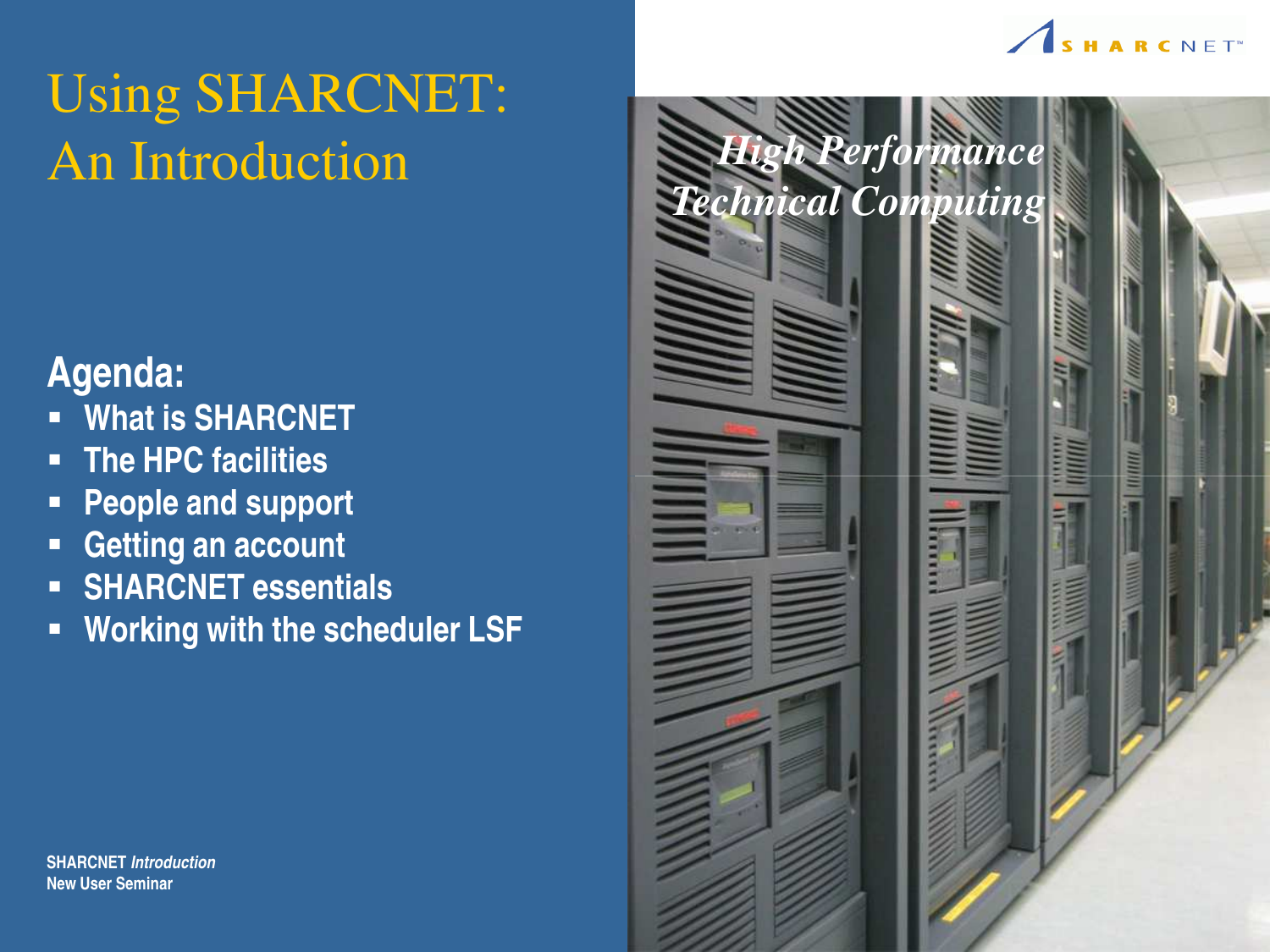

# **What is SHARCNET?**

**SHARCNET Introduction New User Seminar**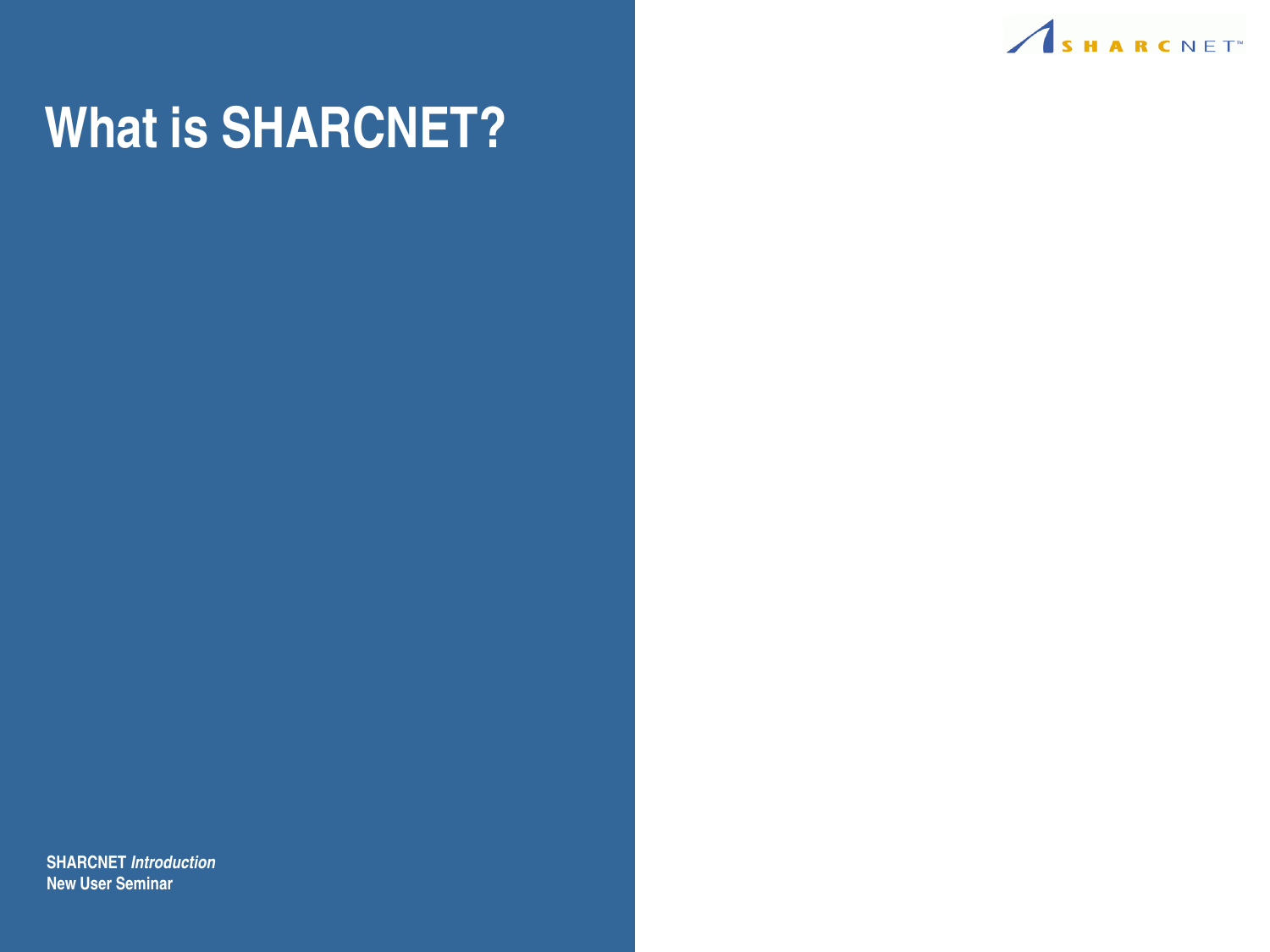

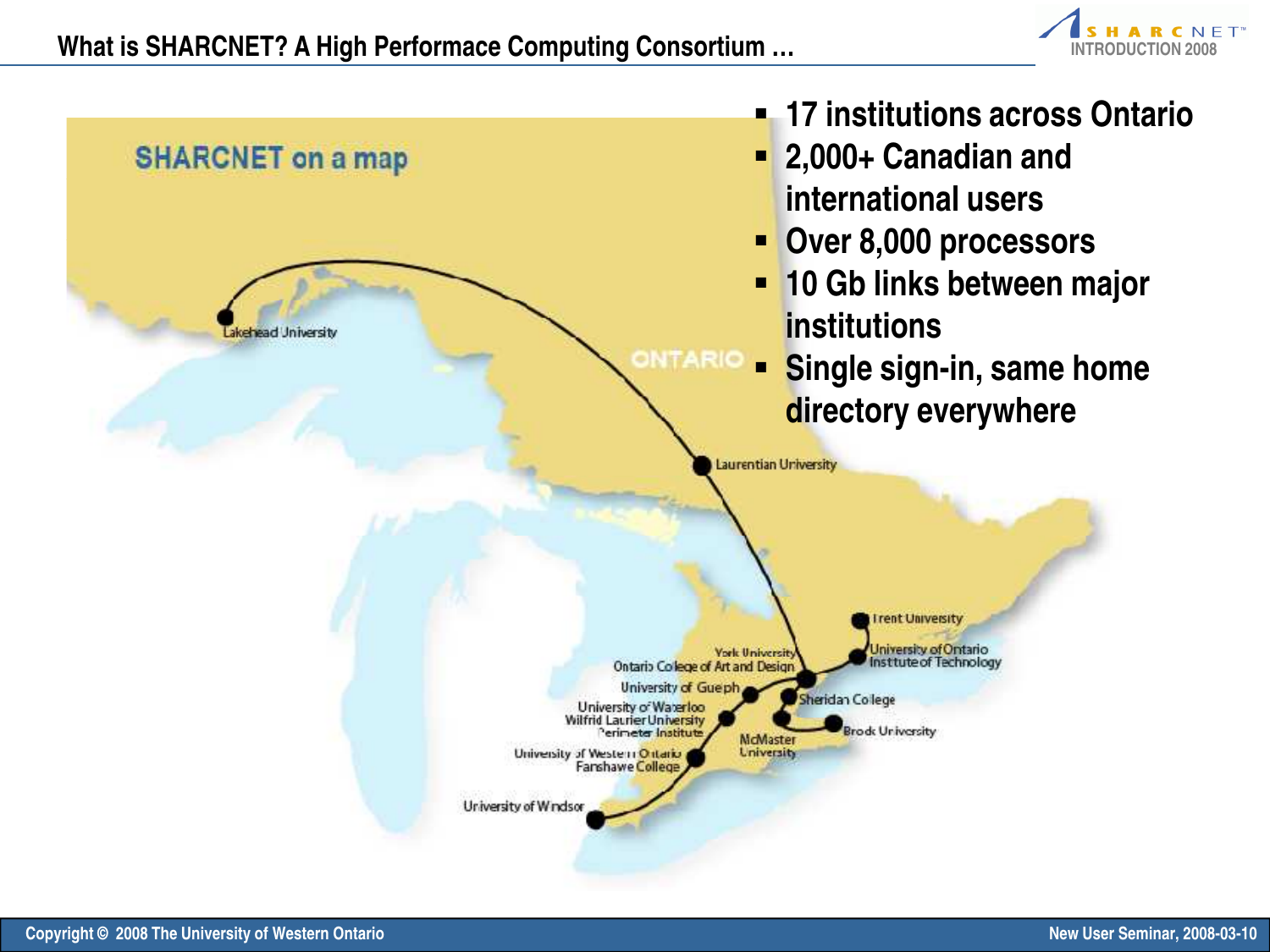

#### § **Government**

- **Canada Foundation for Innovation**
- **Ontario Innovation Trust**
- **Ontario R&D Challenge Fund**
- **Optical Regional Advanced Network of Ontario (ORANO)**
- § **Industry**
	- **Hewlett Packard**
	- **SGI**
	- **Quadrics Supercomputing World**
	- **Platform Computing**
	- **Nortel Networks**
	- **Bell Canada**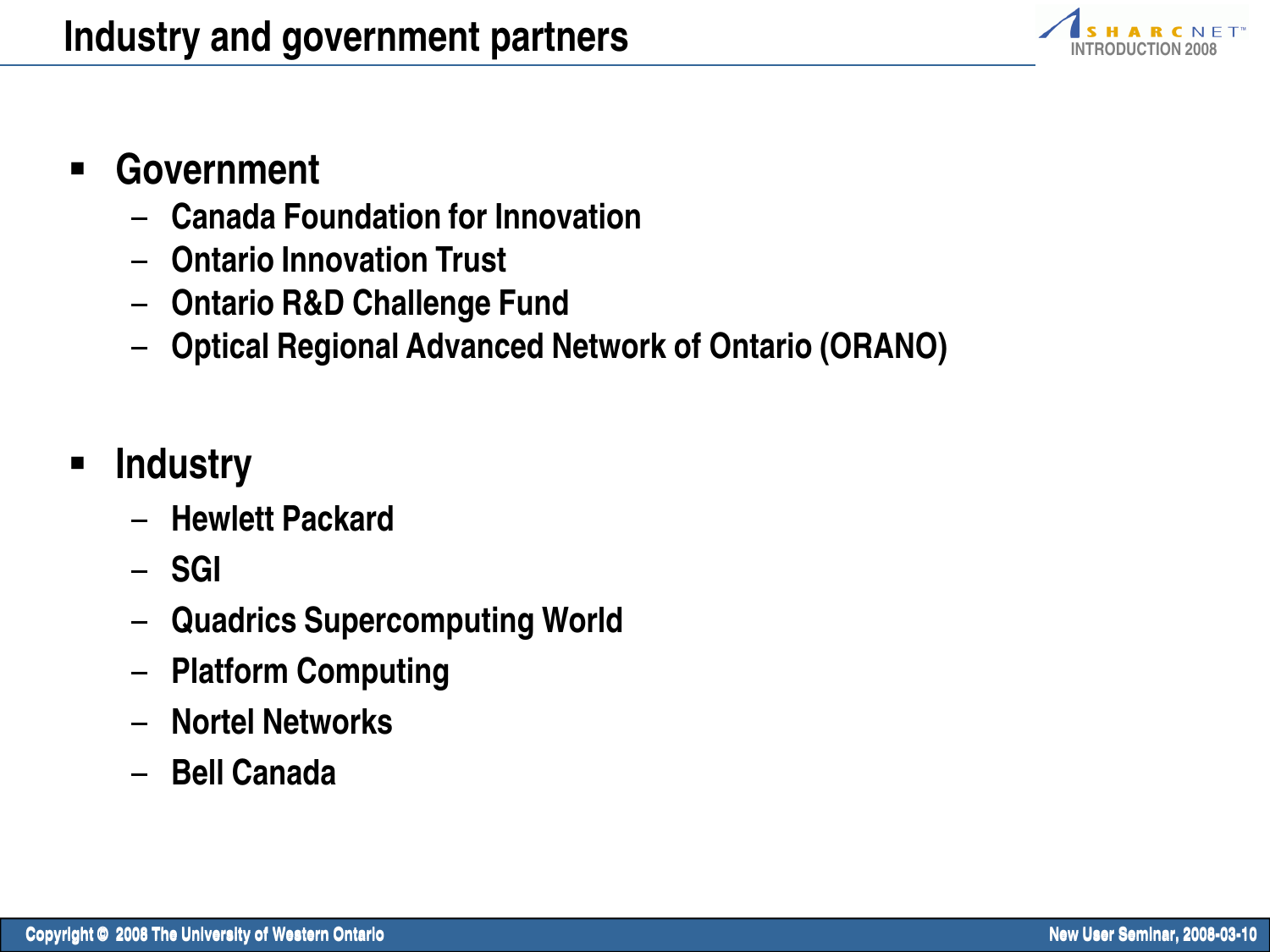

# § **The Vision**

– To become a world leading, academic high-performance computing consortium enabling forefront research and innovation

# § **The Mission**

– To promote and facilitate the use of high performance computational techniques among researchers in all fields and to create a new generation of computationally-aware individuals

# § **General Goals**

- Provision of otherwise unattainable compute resources
- Reduce time to science
- Remote collaboration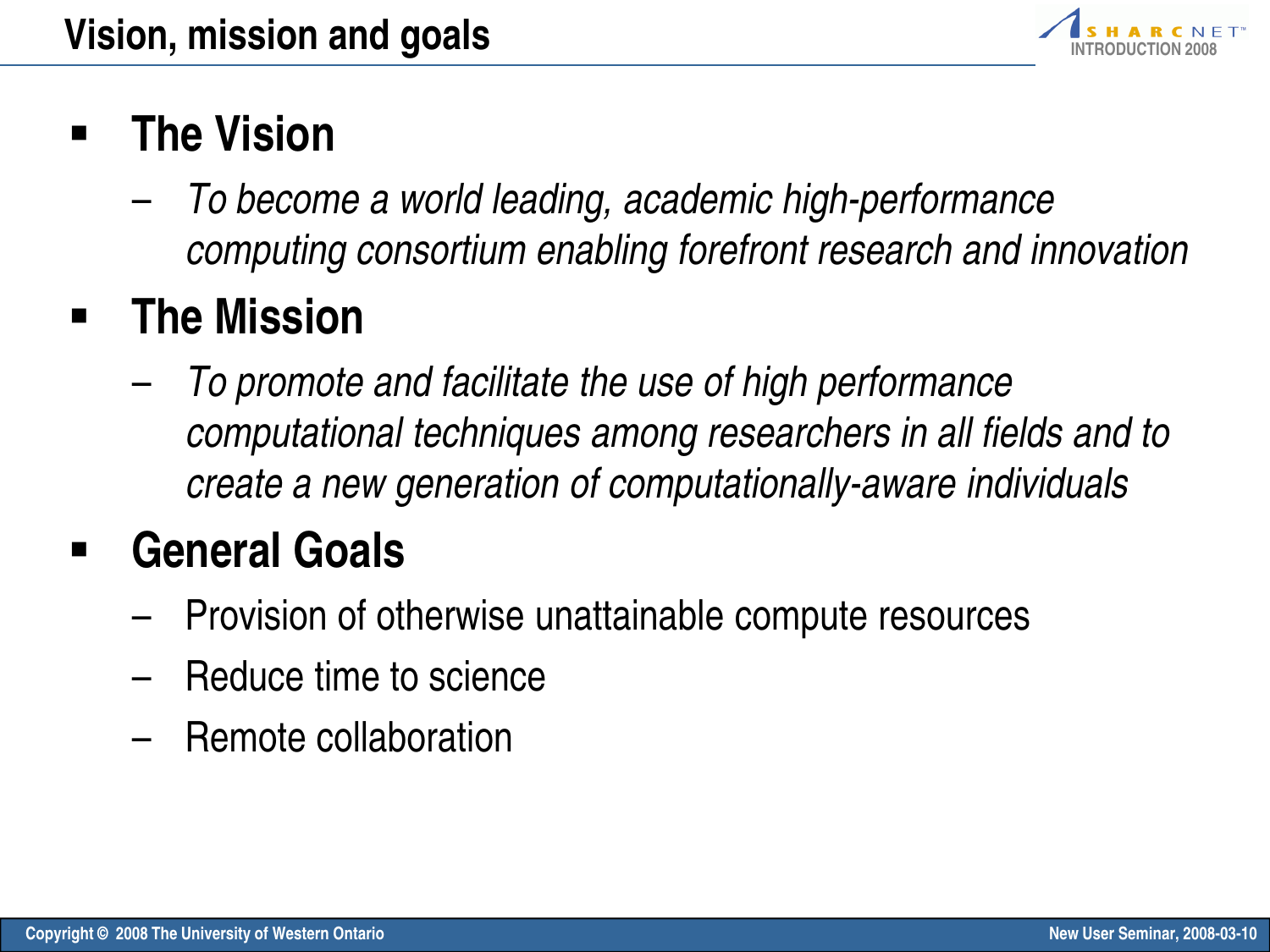

# **HPC Facilities**

**SHARCNET Introduction New User Seminar**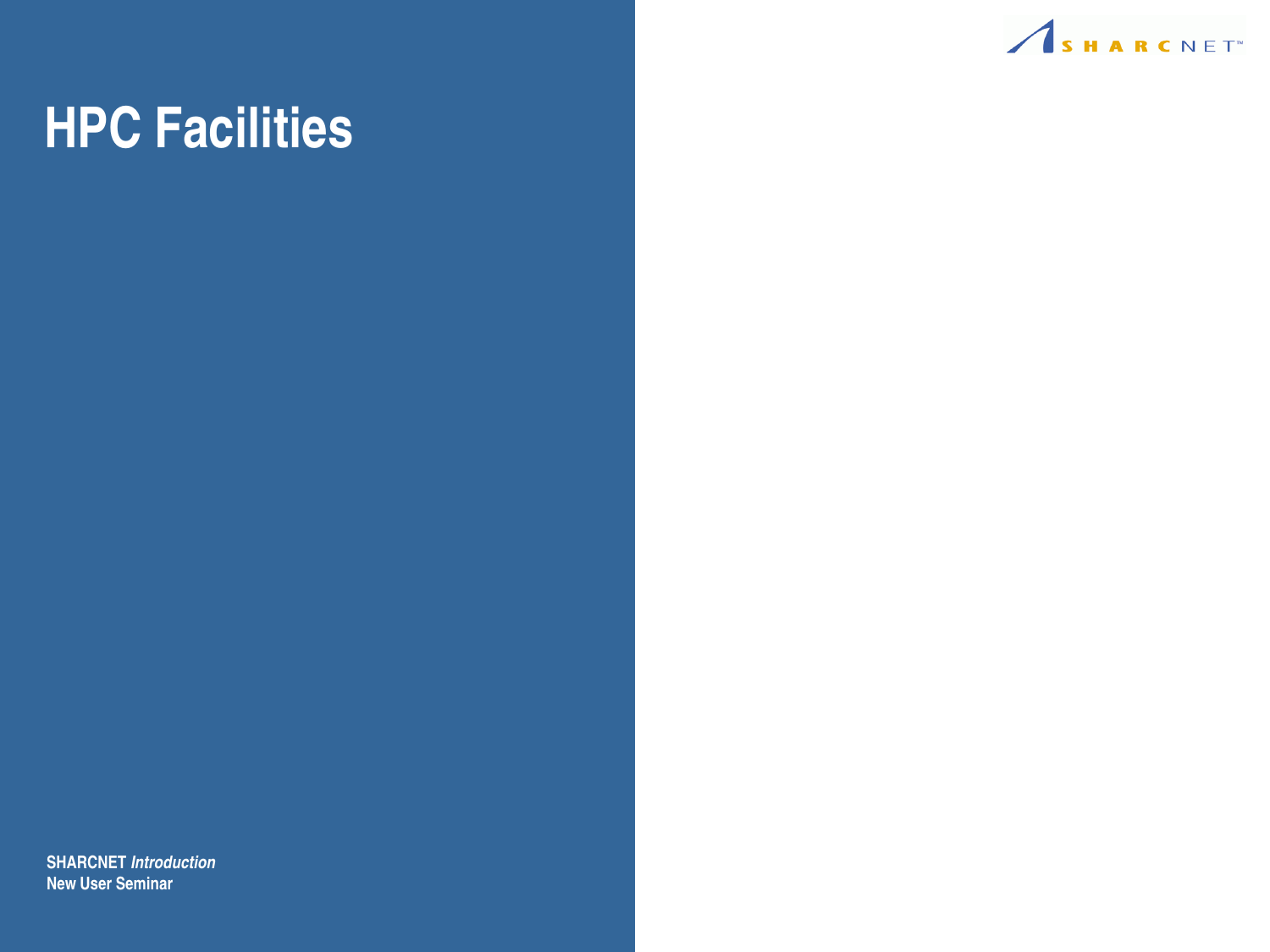

# § **Computers**

- Clusters (**distributed memory**): for parallel and serial programs
	- Very fast interconnect
	- Fast interconnect
	- Fast interconnect and SMP nodes
	- Serial farm
- Symmetric multiprocessing (SMP) systems (**shared memory**): for concurrent, parallel, threaded applications.

# § **Visualization Systems**

- Visualization clusters (McMaster)
- Visualization workstations + large LCD monitors at some institutions (local access encouraged).
- § **Access Grid Rooms** (Multi-media)
	- Video conferencing facilities, across site workshops, coast-to-coast seminars, etc.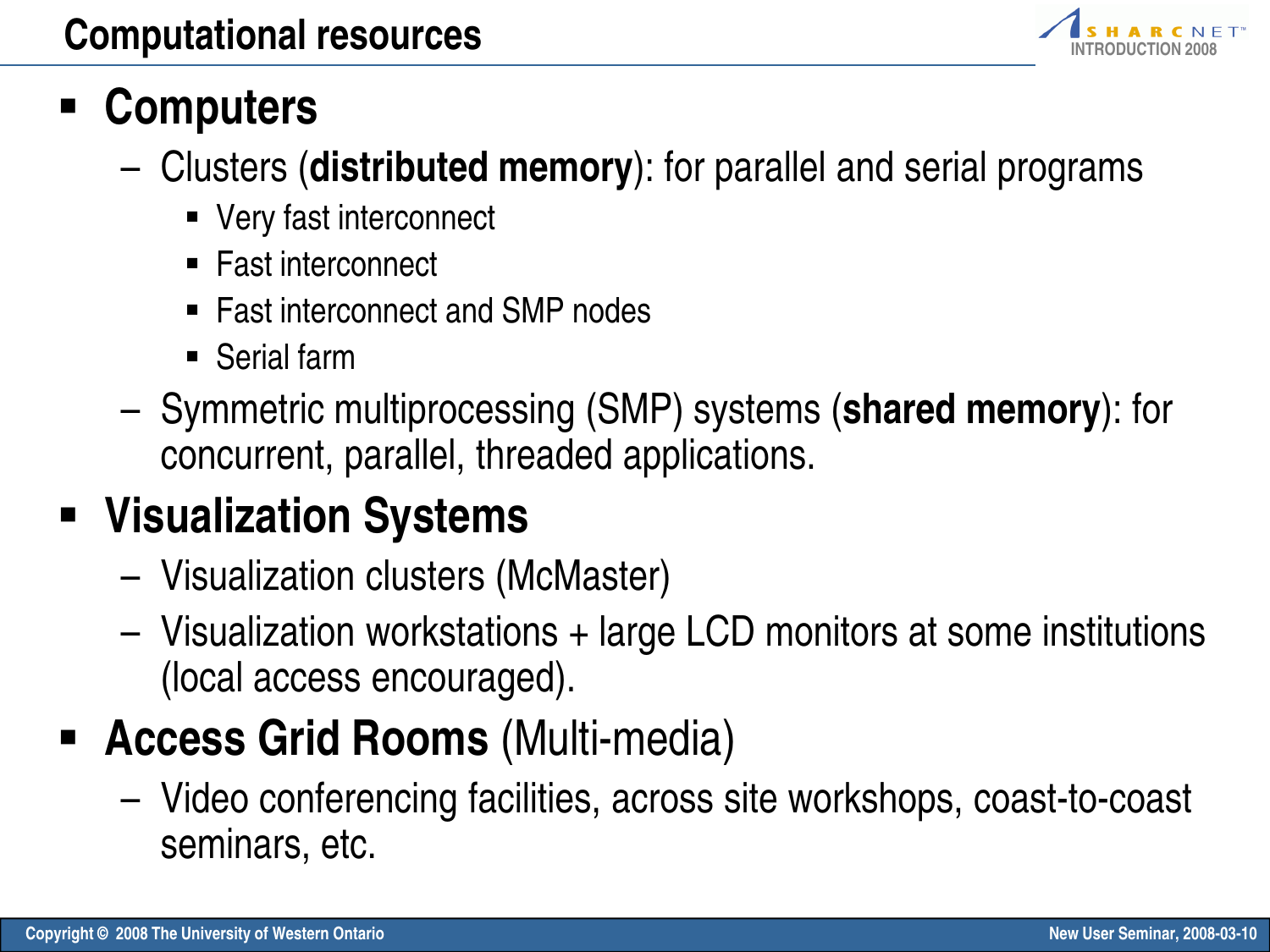

§ **Distributed Systems – How things are organized**

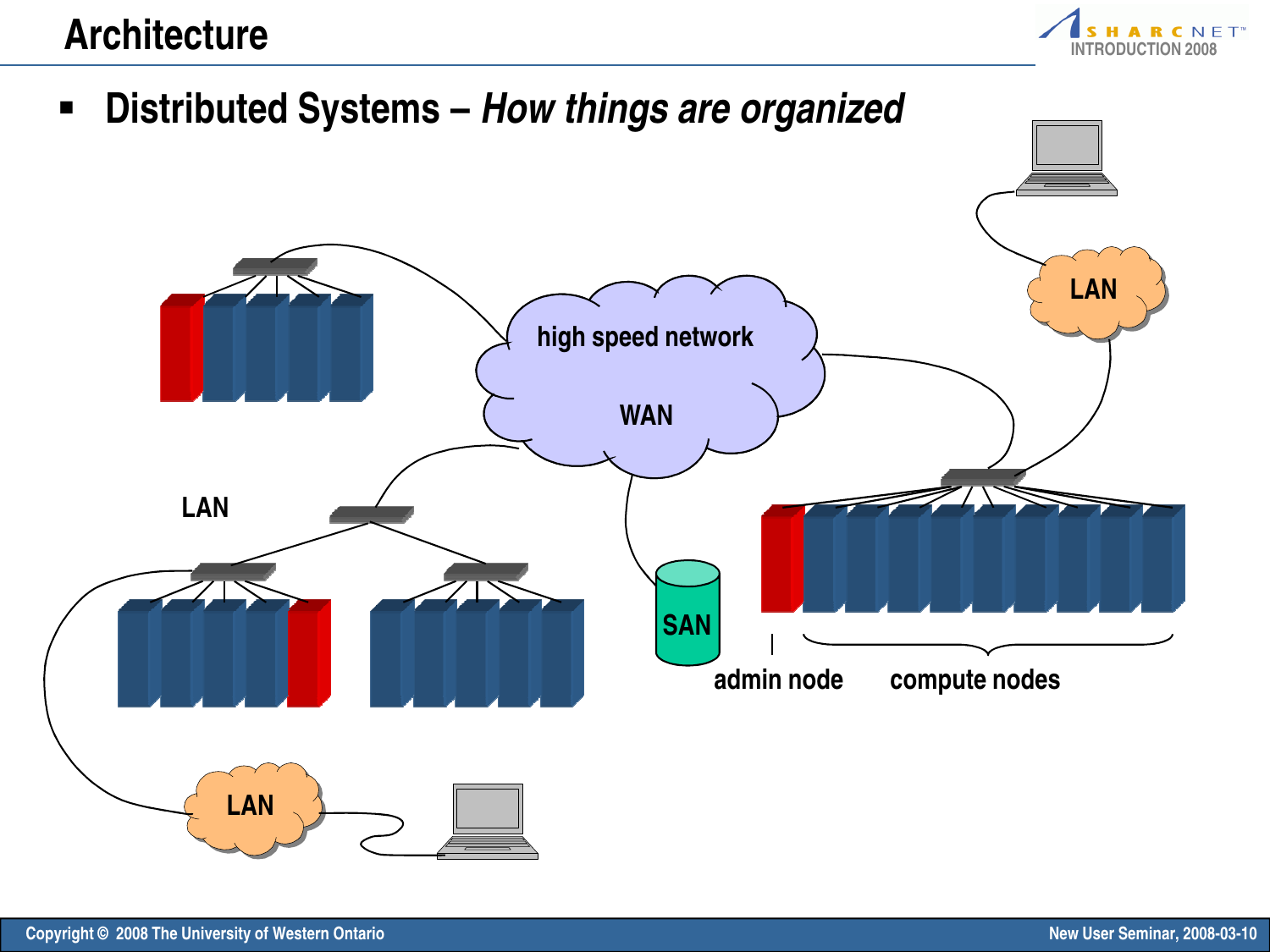

- § **Distributed Systems "Clusters"**
	- Simple (relatively) nodes connected by a network.
	- Each node can be a SMP machine, e.g. a four processor ("4-way") server.
	- Inter-process communication is explicit (e.g. message passing).
	- Much better scalability at the cost of communication overhead (performance).
	- Non-trivial to programmers!

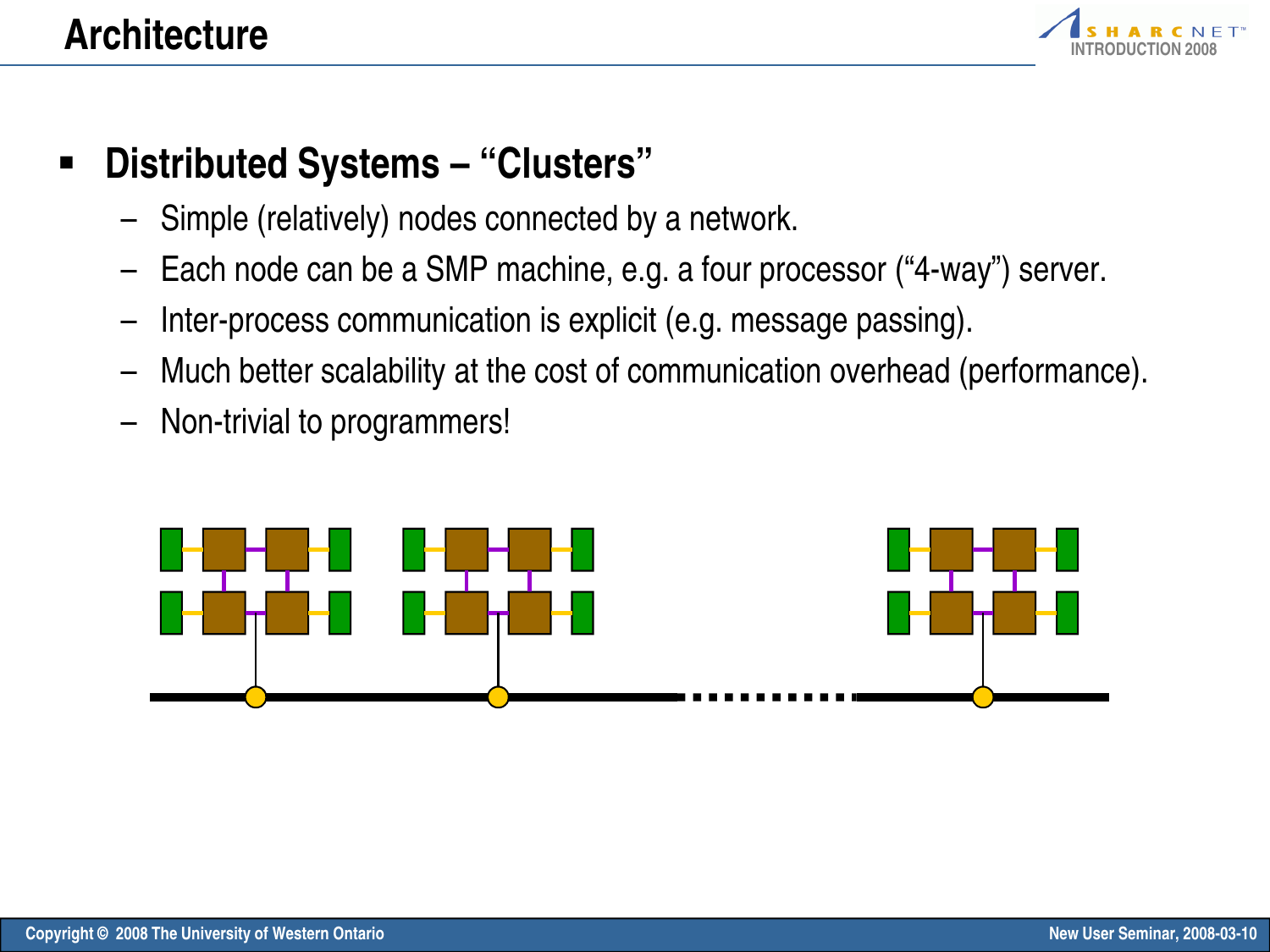

#### § **Interconnect Types**

- 10/100 **Ethernet** Cheap, seen in most labs, offices and home.
- **Gigbit Ethernet** Inexpensive, see in some labs, campus network.
- **Myrinet** mid to large clusters.
- **Infiniband** mid to large clusters.
- **QsNet** Capable, mission critical superclusters.



Low end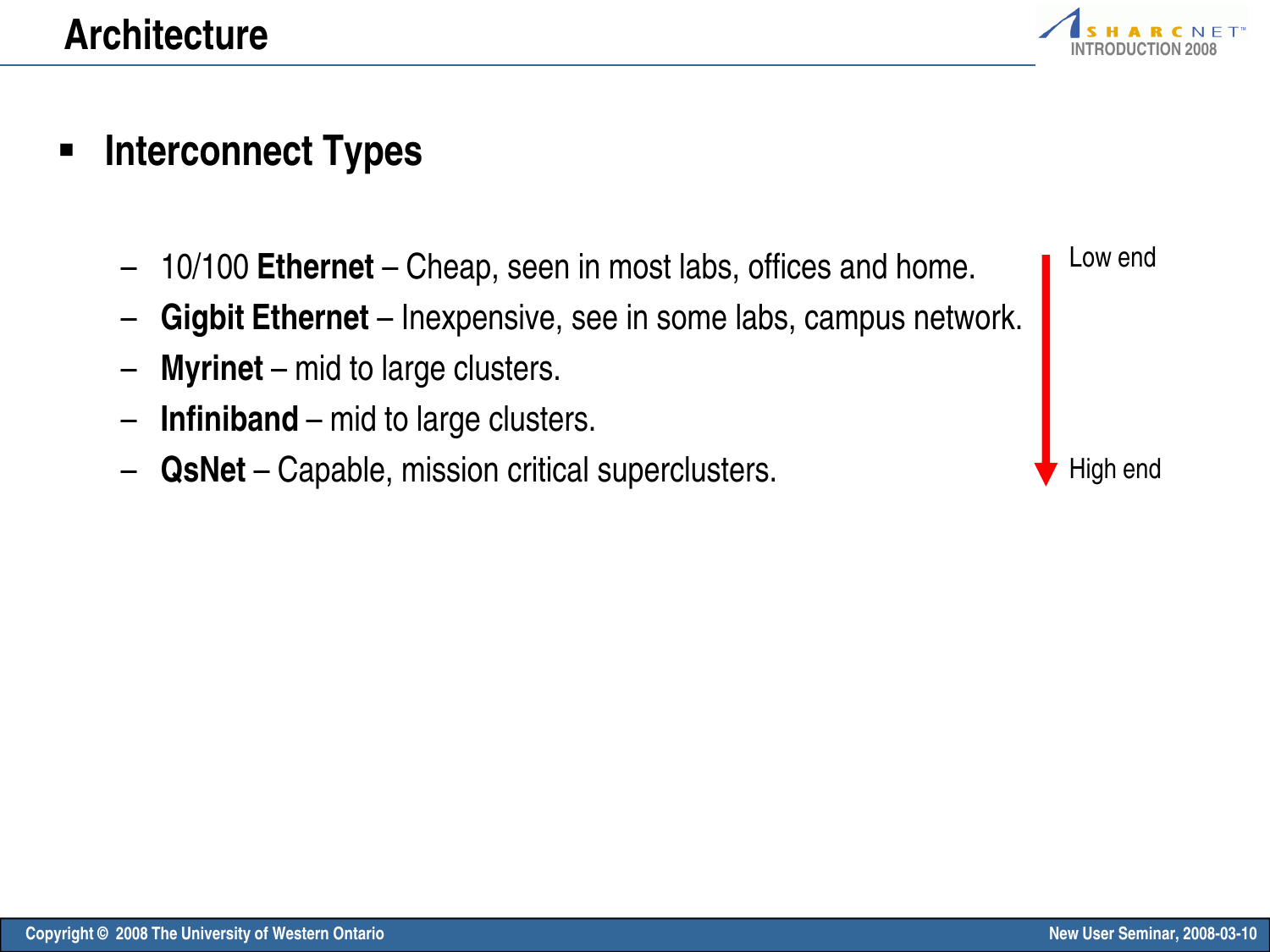

#### § **Compute-Intensive Problems**

- The resources are provided to enable HPC and are not intended as a replacement for a researcher's desktop or lab machines.
- SHARCNET users can productively conduct HPC research on a variety of SHARCNET systems each optimally designed for specific HPC tasks

#### § **Academic HPC Research**

– The research can be business-related, but must be done in collaboration with an academic researcher

#### § **Fairness Access**

- Users have access to all systems
- Clusters are designed for certain type of jobs
- Job runs in batch mode (scheduling system) with fairshare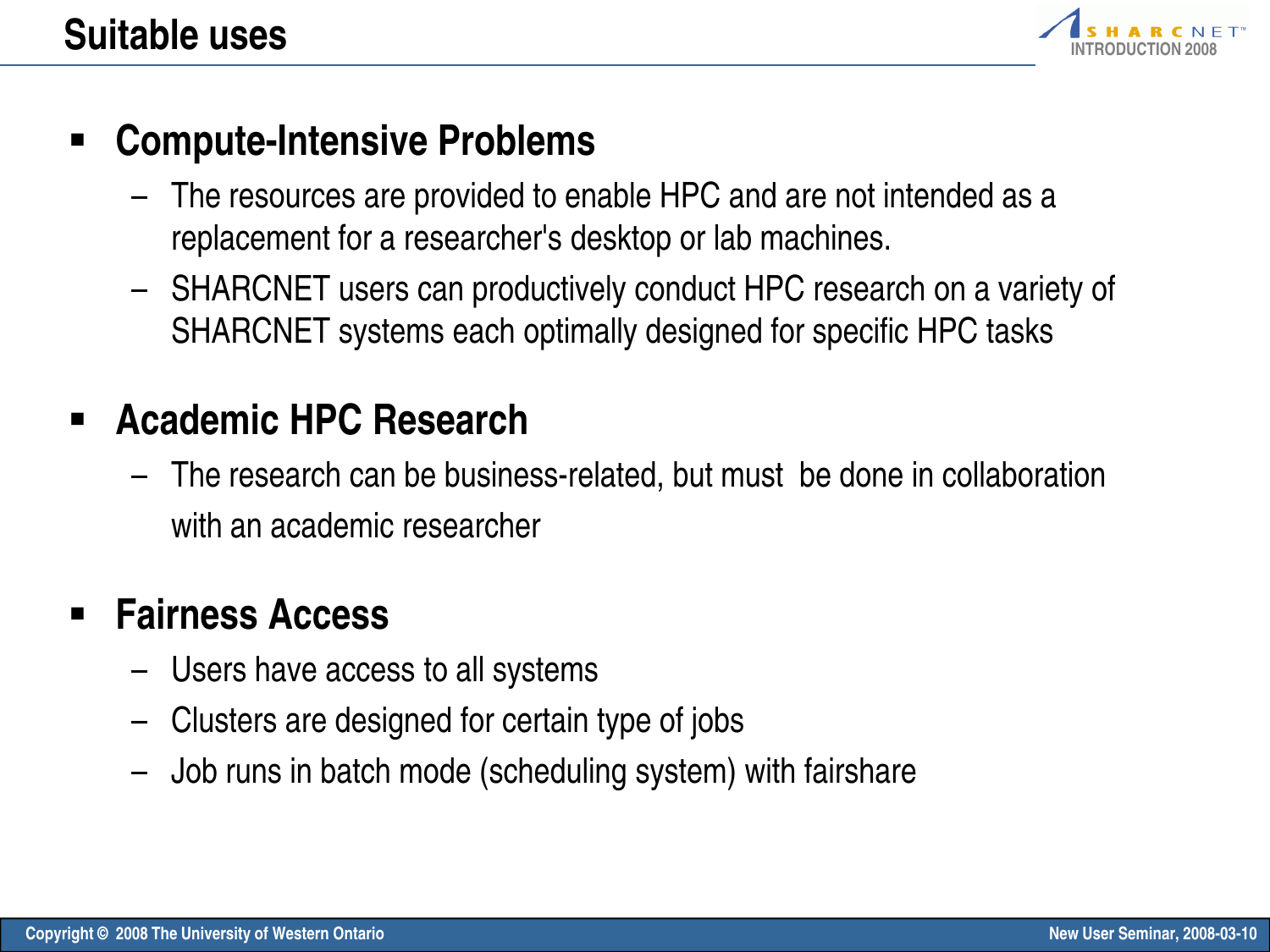

# **Support**

- Webportal
- § People
- Problem tracking
- **•** Project consultation
- **Education and training**
- AccessGrid

**SHARCNET Introduction New User Seminar**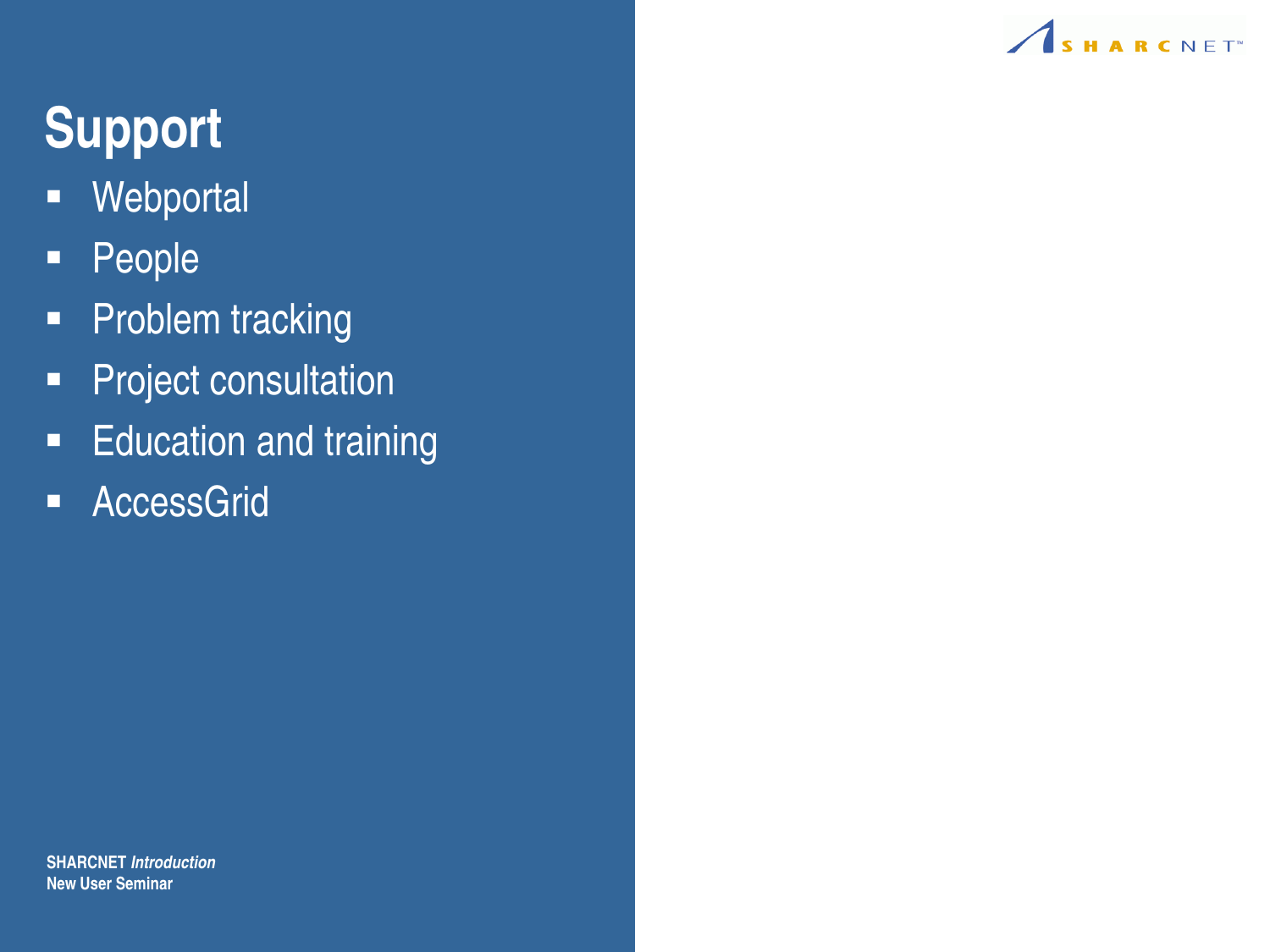

■ SHARCNET's web site provides extensive information about deployed systems, software stack and help.

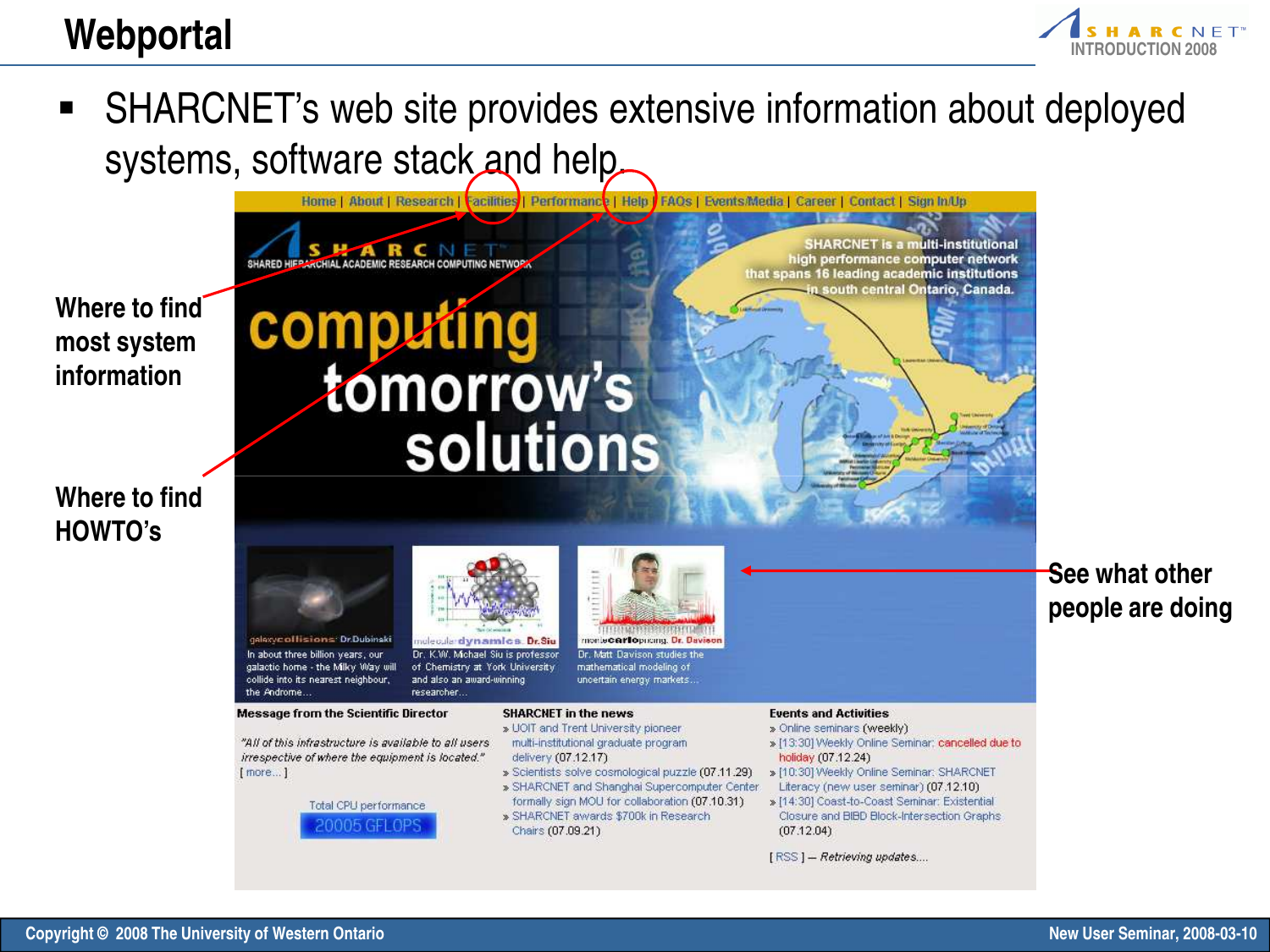

## § **HPC Consultants**

- A point of contact, central resource.
- Analysis of requirements.
- Development support, performance analysis.
- Training and education.
- Project, technical computing consultations.

## § **System Administrators**

- User accounts.
- System software.
- Hardware and software maintenance.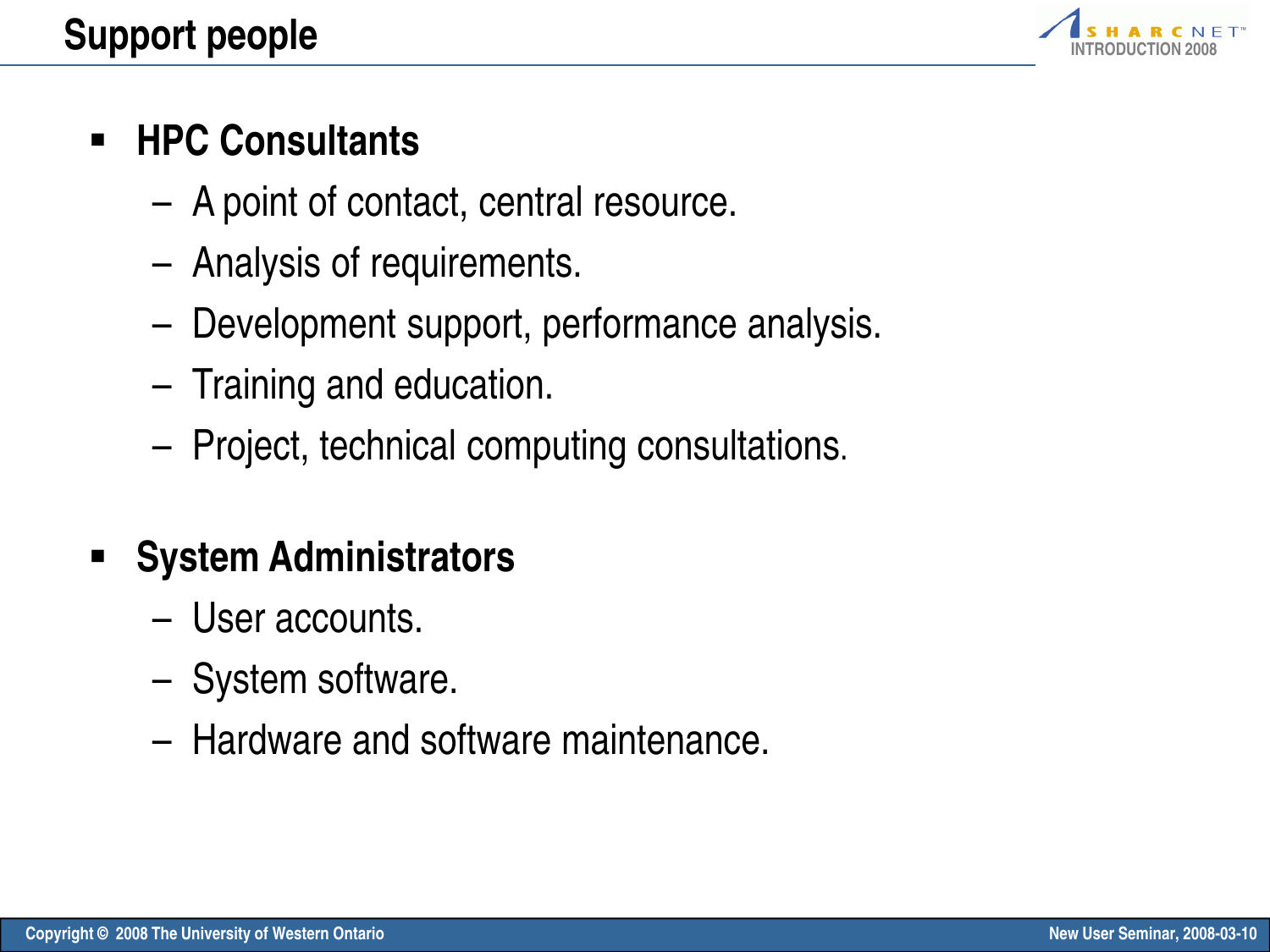

§ Use **Problem Tracking** in the web portal.

https://www.sharcnet.ca/my/problems/submit

| SHARCNET: Submit a Problem Ticket - Mozilla Firefox                                                                                                                                                                                                                                                                                                                                               |                                                                                   |                                                                                                                                                                                                                       | <b>I</b> En<br><b>COL</b>                                          |              |  |  |  |  |  |
|---------------------------------------------------------------------------------------------------------------------------------------------------------------------------------------------------------------------------------------------------------------------------------------------------------------------------------------------------------------------------------------------------|-----------------------------------------------------------------------------------|-----------------------------------------------------------------------------------------------------------------------------------------------------------------------------------------------------------------------|--------------------------------------------------------------------|--------------|--|--|--|--|--|
| File<br>Edit<br>View<br>History                                                                                                                                                                                                                                                                                                                                                                   | Bookmarks Yahoo! Tools Help                                                       |                                                                                                                                                                                                                       |                                                                    |              |  |  |  |  |  |
| e                                                                                                                                                                                                                                                                                                                                                                                                 | https://www.sharcnet.ca/my/problems/submit                                        |                                                                                                                                                                                                                       | $\left \frac{1}{2}x\right $<br>$\triangleright$<br><b>Y?</b> Yahoo | $\mathbb{Q}$ |  |  |  |  |  |
| Customize Links   Free Hotmail   Windows Marketplace   M Windows Media   Windows                                                                                                                                                                                                                                                                                                                  |                                                                                   |                                                                                                                                                                                                                       |                                                                    |              |  |  |  |  |  |
| $Y' - \ell$ .<br>Search Web $\star$<br>Mail + WW My Yahoo! Thews + G Games + C Music + C Answers + C Sports + T Sign In +<br>w.                                                                                                                                                                                                                                                                   |                                                                                   |                                                                                                                                                                                                                       |                                                                    |              |  |  |  |  |  |
| Y' -                                                                                                                                                                                                                                                                                                                                                                                              | Q - Web Search   St Add/Delete                                                    |                                                                                                                                                                                                                       |                                                                    |              |  |  |  |  |  |
| $\bm{m}$                                                                                                                                                                                                                                                                                                                                                                                          |                                                                                   |                                                                                                                                                                                                                       | Search: O                                                          | ×            |  |  |  |  |  |
| Submit a Problem Ticket (Login was required)                                                                                                                                                                                                                                                                                                                                                      |                                                                                   |                                                                                                                                                                                                                       | Signed-in as jemmyhu (Hu, Jemmy) Sign out                          |              |  |  |  |  |  |
| Info<br>About<br><b>Contact</b><br>Events/Media<br>Help<br><b>Front Page</b>                                                                                                                                                                                                                                                                                                                      | <b>Assigned</b><br><b>Assigned To</b><br><b>Submit a Problem Ticket</b>           | New<br>Recent<br>Submit                                                                                                                                                                                               | Submitted<br><b>Watch List</b><br>View                             |              |  |  |  |  |  |
| <b>Facilities</b><br><b>AccessGrid</b><br><b>Sites</b><br><b>Software</b><br><b>Systems</b><br><b>Resources</b><br><b>Documents</b><br><b>Publications</b><br>Research<br><b>Surveys</b><br>Wiki<br>Siteleader Wiki<br><b>DH-HPC Wiki</b><br><b>My SHARCNET</b><br><b>Applications</b><br><b>Fellowships</b><br><b>Problems</b><br><b>Service Calls</b><br>Profile<br>Projects<br><b>Security</b> | Subject<br><b>System Name</b><br>Category<br>Submitted on behalf<br>of<br>Comment | Your issue may already have a solution. Check the FAQ or search for previous problem tickets<br>by typing keywords into the search field in the top right corner of the page.<br>$\checkmark$<br>none<br>×<br>account |                                                                    |              |  |  |  |  |  |
| <b>Services &amp; Benefits</b><br>Usage<br><b>Users</b><br><b>New Account Triggers</b><br>Performance<br><b>Admin</b><br><b>Clusters</b><br>Disk Usage<br>Jobs<br><b>Users</b><br>Links<br><b>Project Tracker</b><br><b>Backup Status</b>                                                                                                                                                         | Internal?<br><b>Ticket keywords</b>                                               | $\Box$                                                                                                                                                                                                                |                                                                    |              |  |  |  |  |  |
| K.                                                                                                                                                                                                                                                                                                                                                                                                |                                                                                   | Ш                                                                                                                                                                                                                     | $\geq$                                                             |              |  |  |  |  |  |
| Done                                                                                                                                                                                                                                                                                                                                                                                              |                                                                                   |                                                                                                                                                                                                                       | <b>Sec</b><br>www.sharcnet.ca                                      |              |  |  |  |  |  |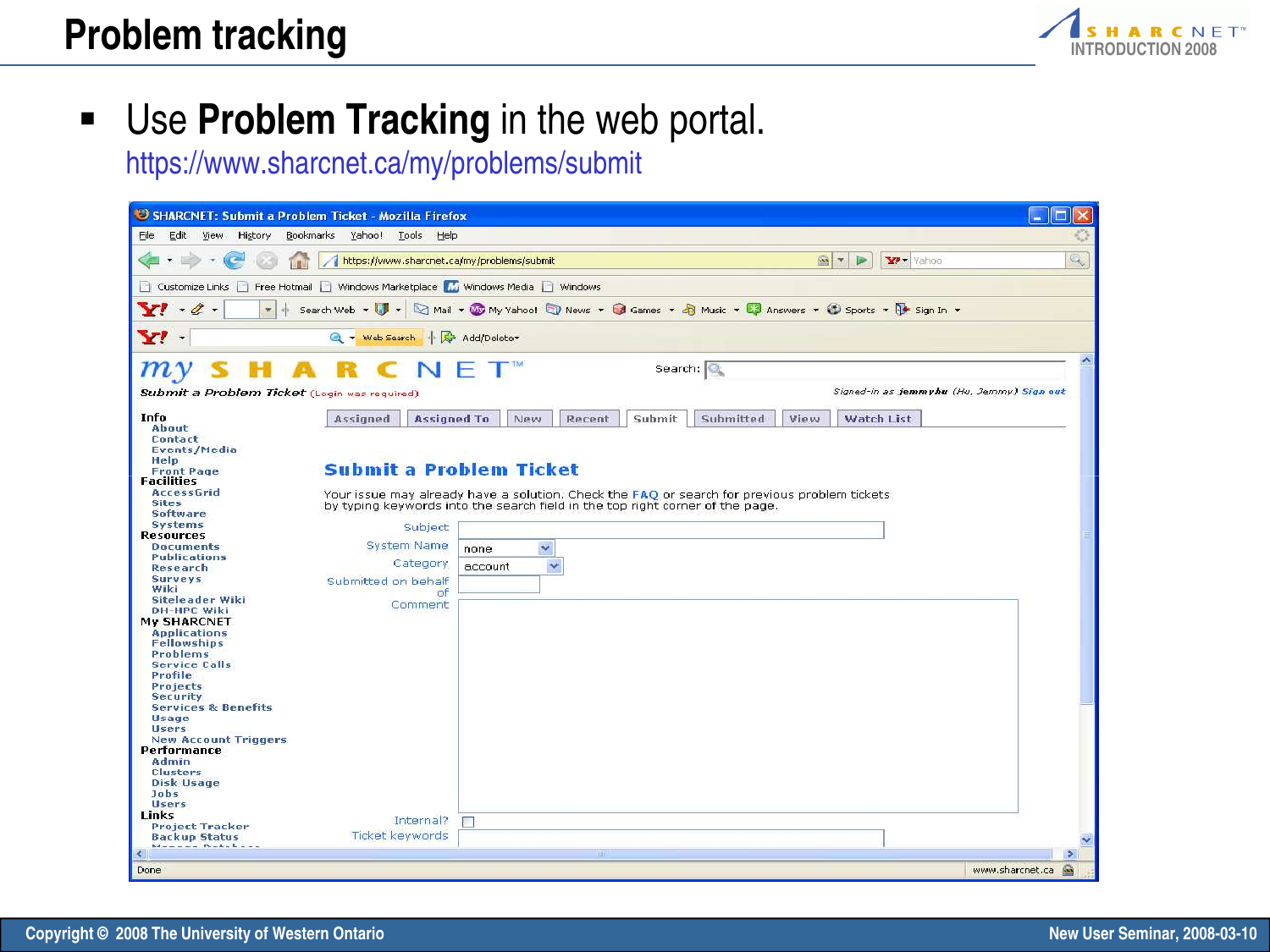

- **•** Project consultation;
- Dedicated resource access;
- Dedicated programming support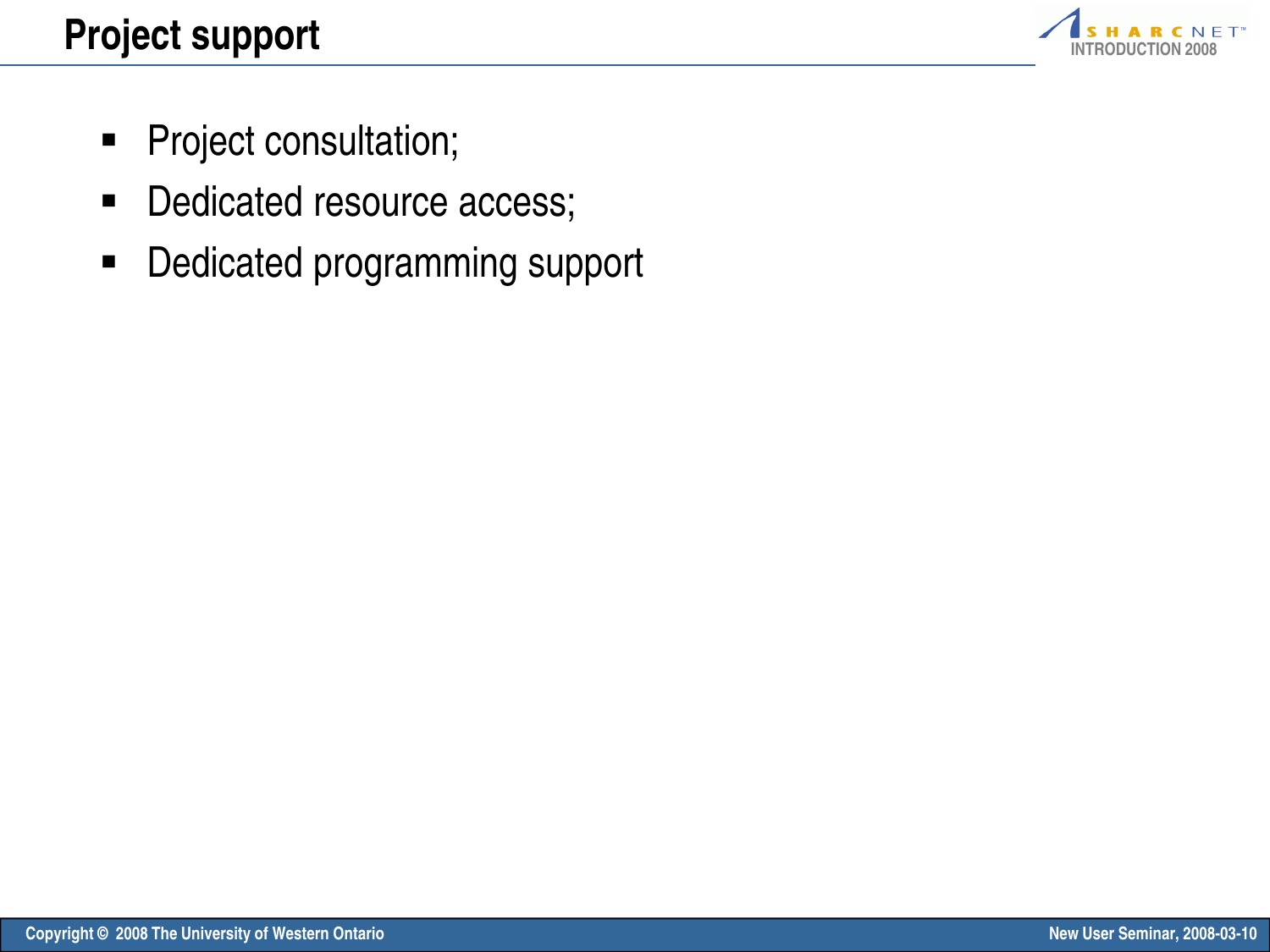

- SHARCNET offers different forms of education and training
	- Weekly online seminar: New users introduction and research topics;
	- **Workshops** and **on-site training**;
	- Summer school week long, intensive courses on high performance and technical computing;
	- Credit courses at undergraduate and graduate level.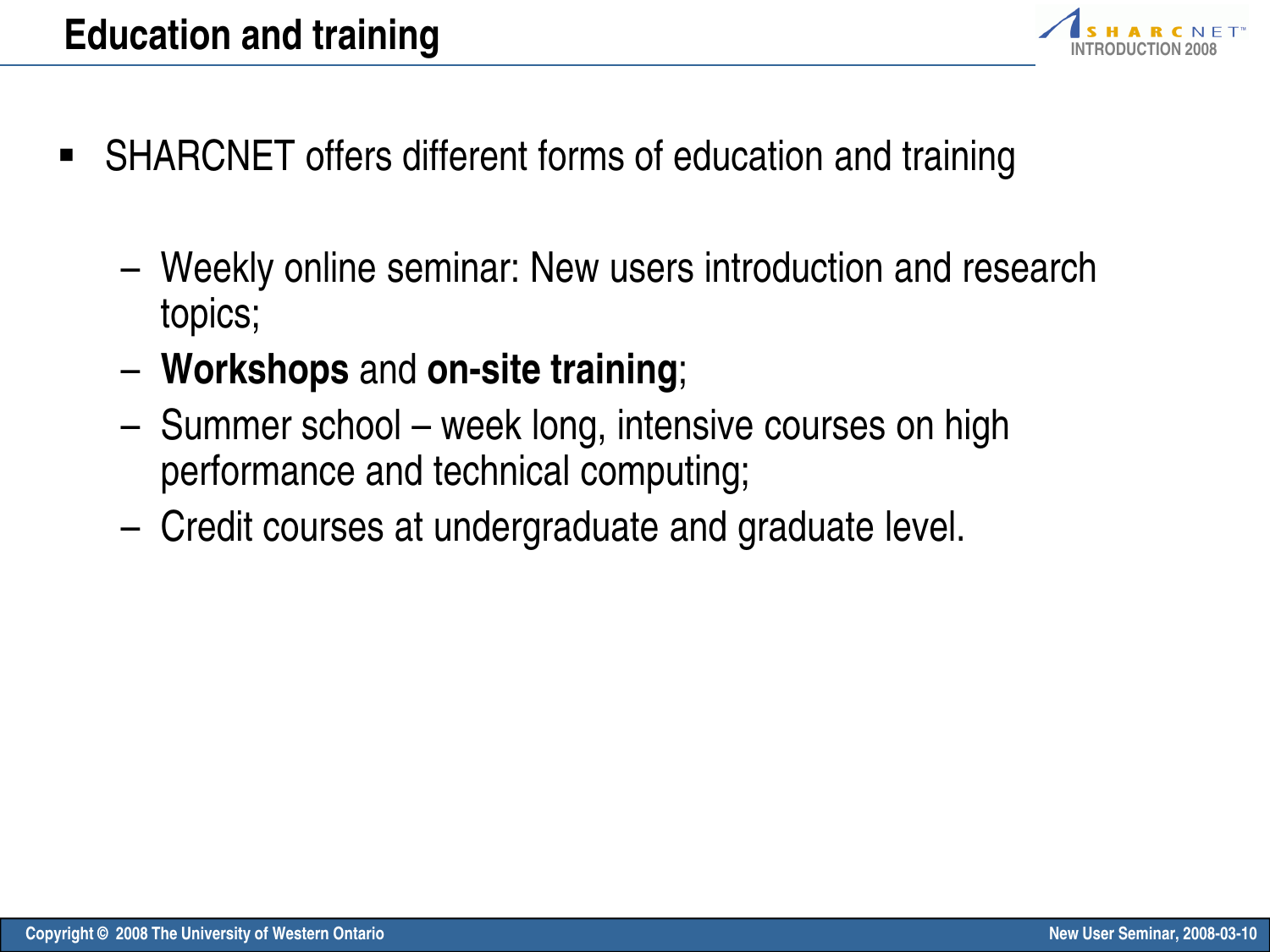

- § **Using AccessGrid Bringing People Face-to-face**
	- Video conferencing.
	- Online, multi-site seminars.
	- Remote collaboration.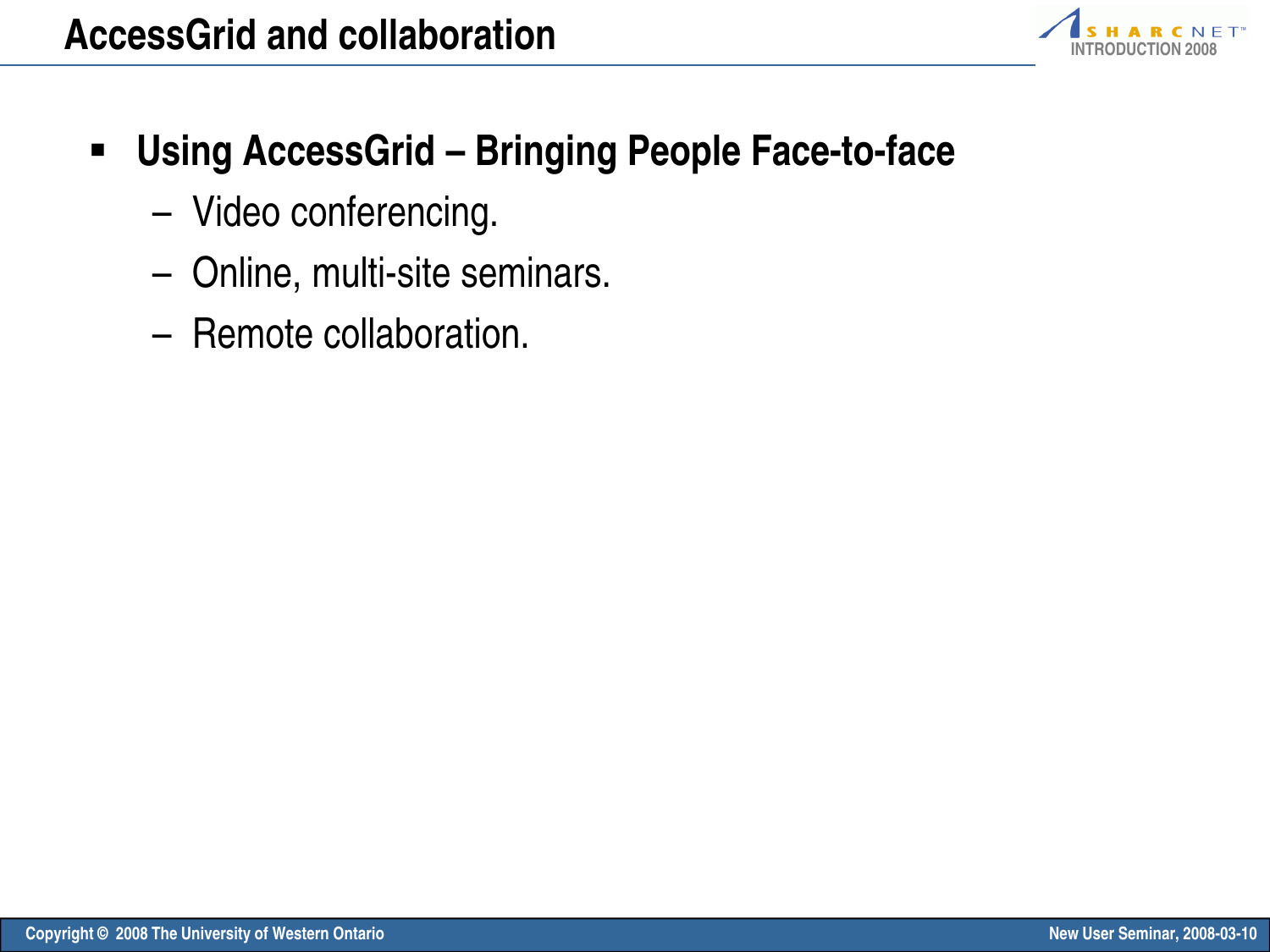

# **Getting An Account and Help**

**SHARCNET Introduction New User Seminar**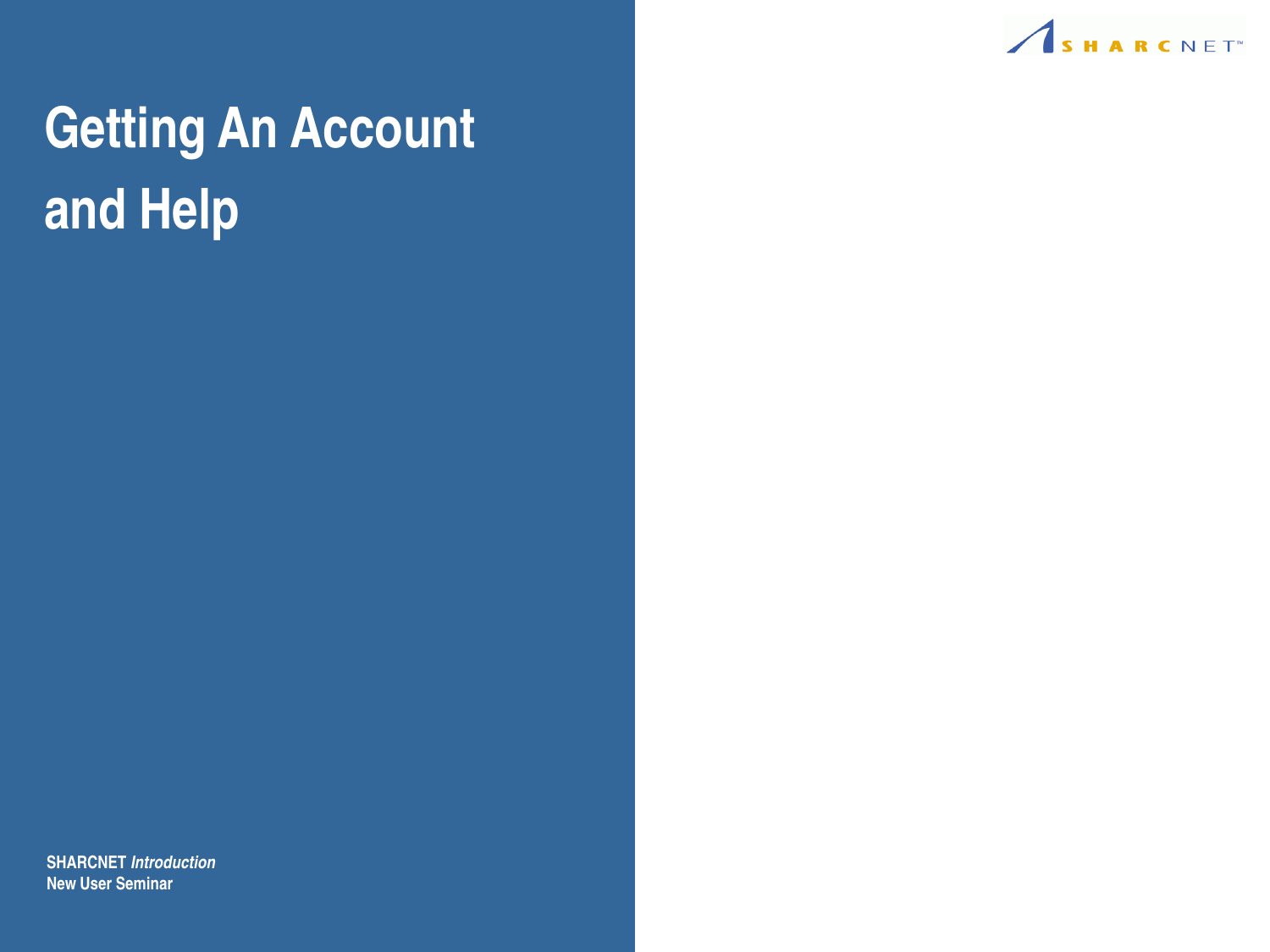

#### § **Apply for An Account Online**

- Apply online at http://www.sharcnet.ca/.
- Students, postdoc, visiting fellows must have a **sponsor** who has an account.
- SPECIAL ARRANGEMENT.

## § **Account Approval:**

- Faculty accounts are approved by the **site leader.**
- Students/postdoc/fellows require a faculty **sponsor**, who shall approve such accounts.
- Non-SHARCNET institution accounts are approved by the **Scientific Director.**

### § **Web Account**

– Your user name and password allow you to access information/files, submit requests and manage your own profile through the **web portal**.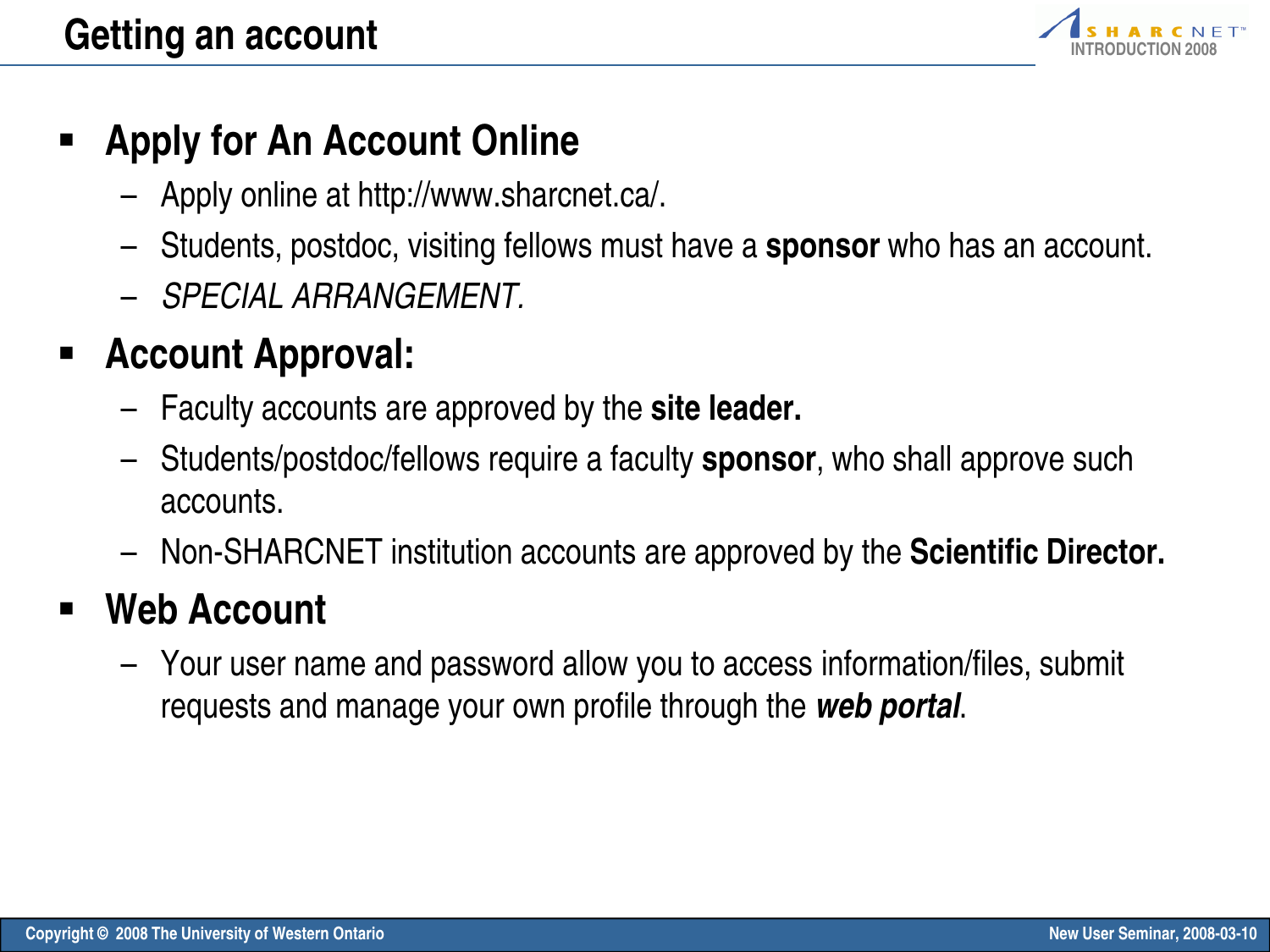

## § **Login to Systems**

- Siteless login single username/password for all systems.
- Same user home directory across all systems.
- Systems are designed and deployed for different purposes:
	- **parallel applications**,
	- **serial applications**, e.g. large number of **serial case runs**,
	- **threaded applications** that make use of shared memory by threads, etc

# § **Login to Web**

- Discovery resources.
- See statistics.
- Users can change password on the web.
- Report and keep track of problems.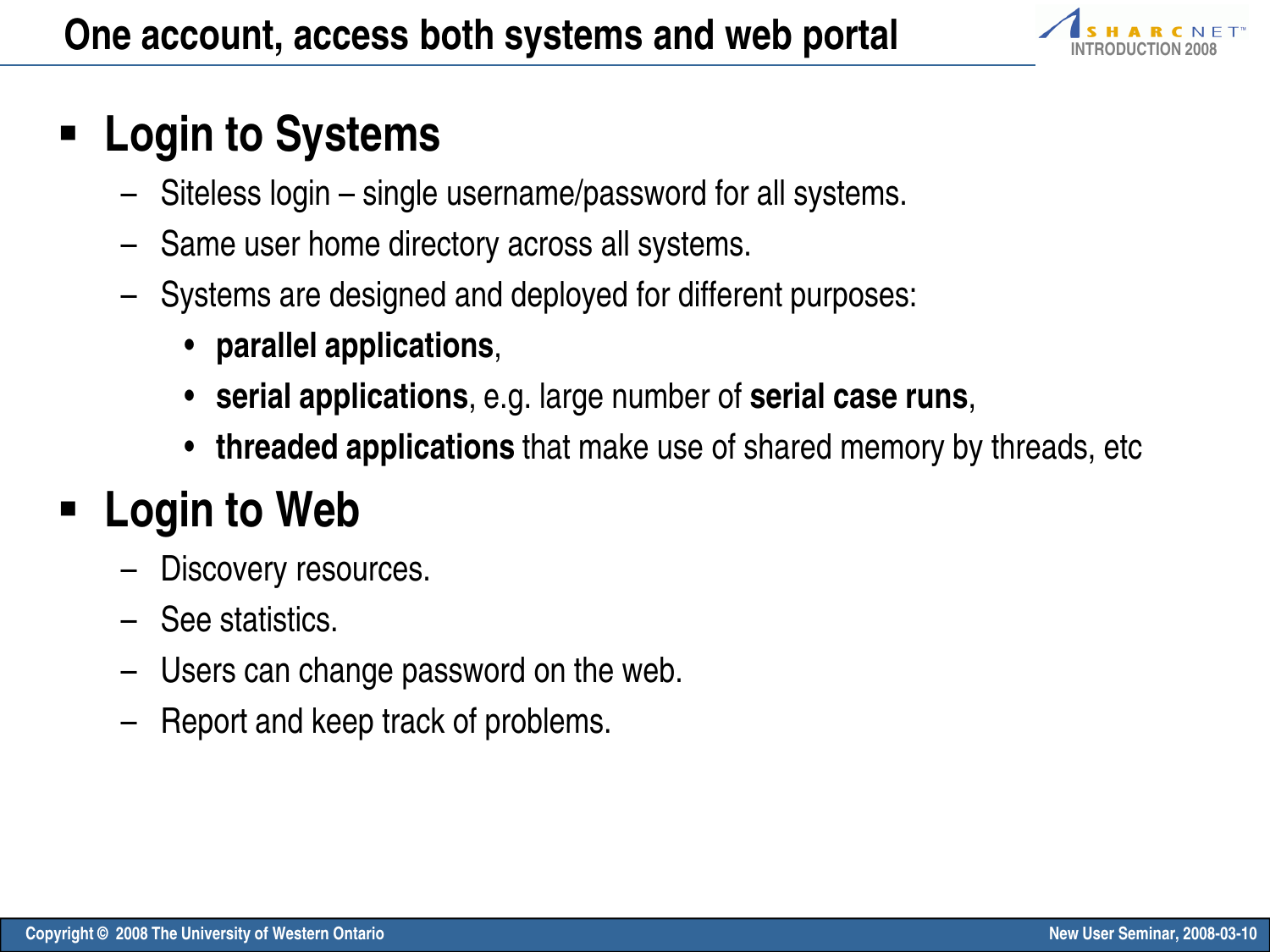

- **Help** on the web site.
- **FAQs** are on the web. Go to SHARCNET web site
- § **Weekly Online Seminars** on every Monday
- **Education Online** slides, examples from past workshops are also available on the web on the **Help** page.
- § System status is available on the web on the **Facilities** page.
- § **RSS** feeds.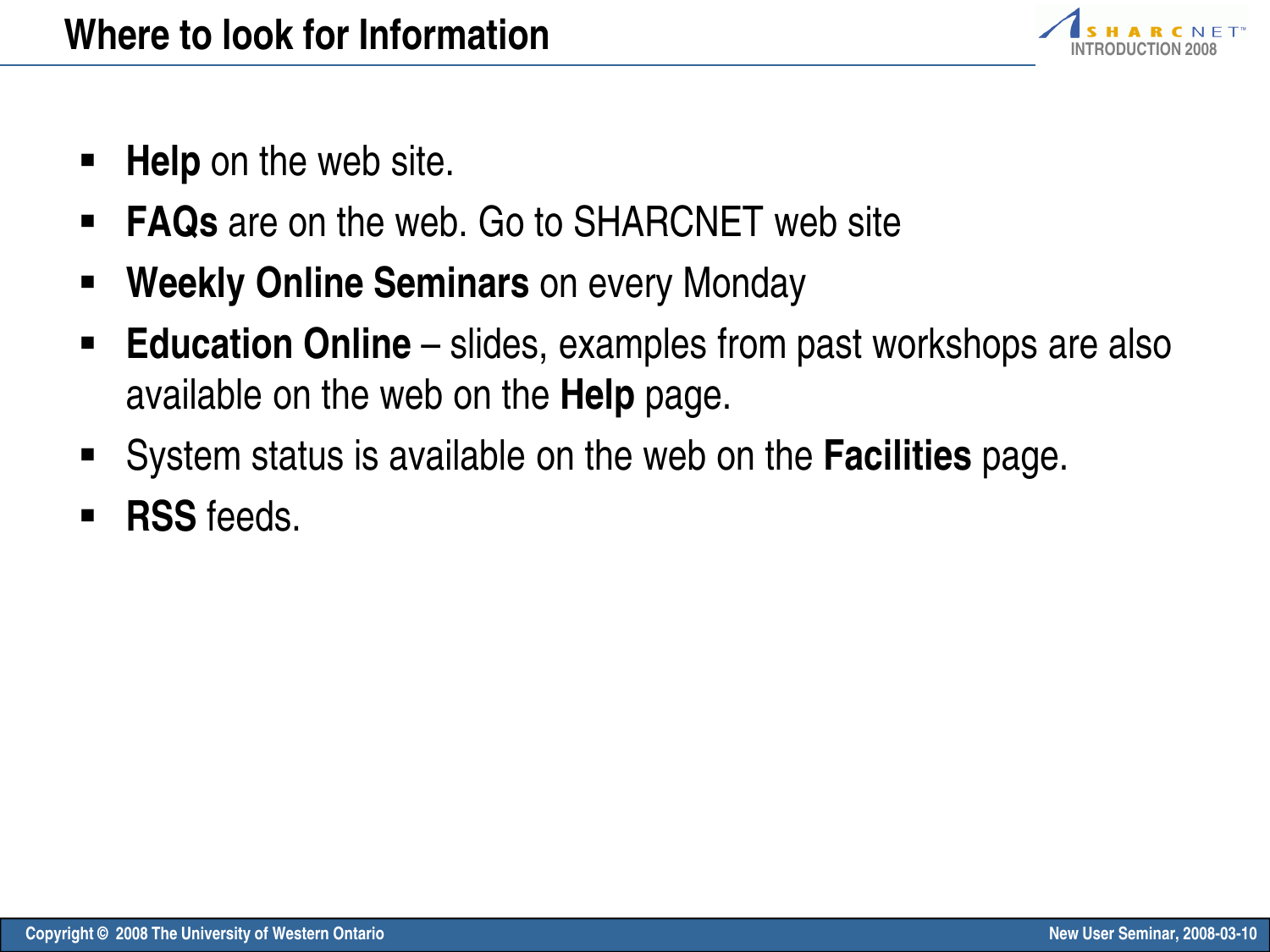

- **Use Problem Tracking** in the web portal.
- E-mail.
- Phone Call.

Our contact info is listed on the **Contact** page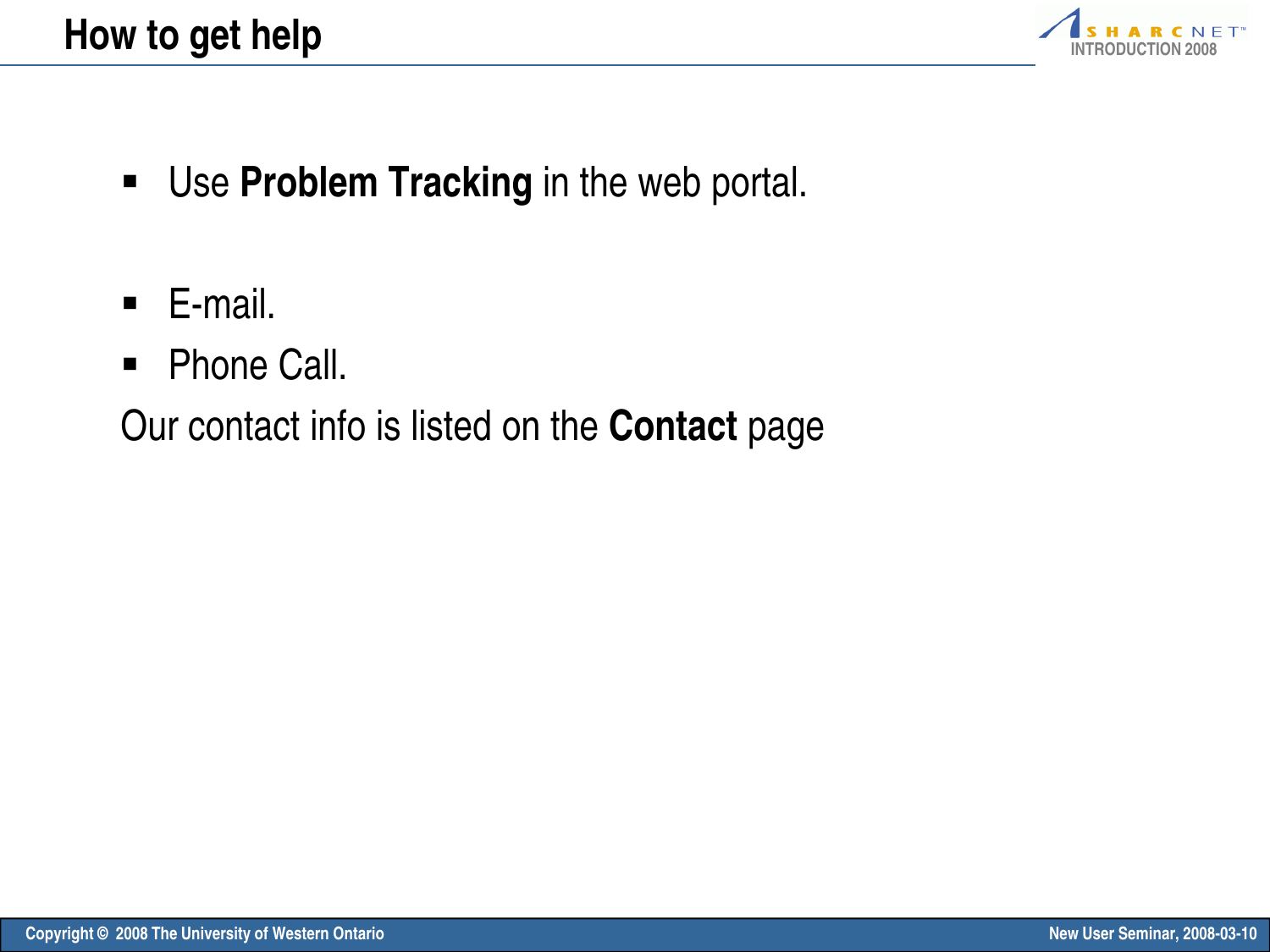

# **SHARCNET Essentials**

- Computing Systems
- Moving, editing files
- Compiling programmes
- Software and libraries
- Running programmes in batch mode with LSF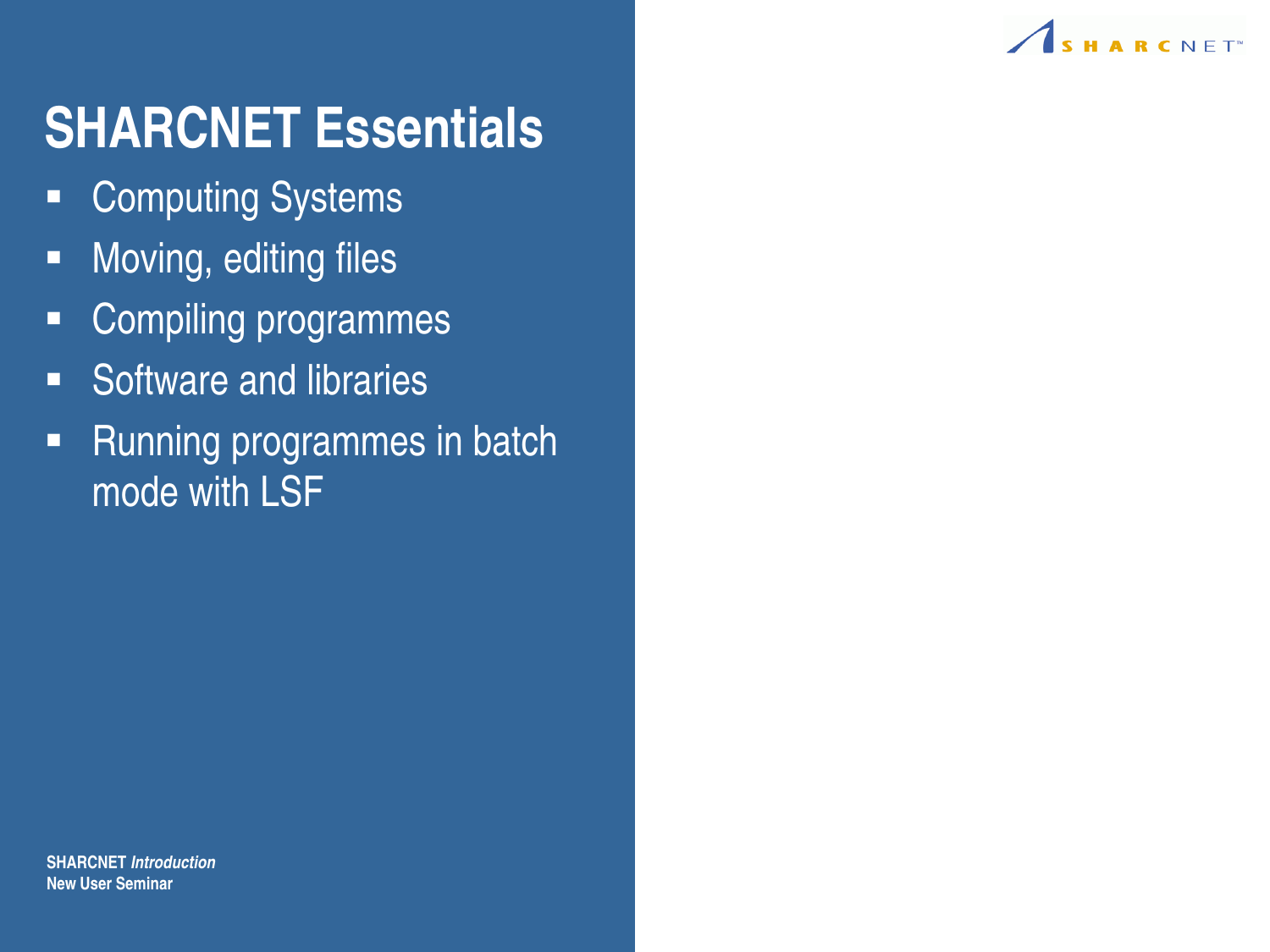#### **Computing Systems: https://www.sharcnet.ca/my/systems ALIS HARCNETT**



| SHARCNET: All Systems - Mozilla Firefox                                          |                        |                                                       |                                     |                                                                                     |                                           |
|----------------------------------------------------------------------------------|------------------------|-------------------------------------------------------|-------------------------------------|-------------------------------------------------------------------------------------|-------------------------------------------|
| File<br>Edit View History                                                        | Bookmarks Yahoo! Tools | Help                                                  |                                     |                                                                                     |                                           |
| $\sim$                                                                           |                        | https://www.sharcnet.ca/my/systems                    |                                     | $\triangleright$<br>Yahoo<br>$x = 7$                                                | Q,                                        |
| Customize Links   Free Hotmail   Windows Marketplace   M Windows Media   Windows |                        |                                                       |                                     |                                                                                     |                                           |
| $-2$ .<br>÷.                                                                     | Search Web $\star$     |                                                       |                                     | Mail + WV My Yahoo! W News + G Games + G Music + G Answers + C Sports + D Sign In + |                                           |
|                                                                                  |                        |                                                       |                                     |                                                                                     |                                           |
| Yľ                                                                               |                        | Web Search   St Add/Delete                            |                                     |                                                                                     |                                           |
|                                                                                  |                        |                                                       | Search: O                           |                                                                                     | ۸                                         |
| All Systems (Login was required)                                                 |                        |                                                       |                                     |                                                                                     | Signed-in as jemmyhu (Hu, Jemmy) Sign out |
| Info                                                                             | All                    | <b>Post Multiple Update</b><br><b>Monitoring</b>      | Policies                            | <b>Network</b><br><b>RSS Feeds</b>                                                  |                                           |
| About                                                                            |                        |                                                       |                                     |                                                                                     |                                           |
| Contact                                                                          |                        |                                                       |                                     |                                                                                     |                                           |
| Events/Media<br>Help                                                             |                        |                                                       |                                     |                                                                                     |                                           |
| <b>Front Page</b>                                                                | <b>Core Systems</b>    |                                                       |                                     |                                                                                     |                                           |
| <b>Facilities</b>                                                                |                        |                                                       |                                     |                                                                                     |                                           |
| <b>AccessGrid</b>                                                                | System                 | <b>State Nagios Errors</b>                            | <b>CPUs Architecture</b>            | Nodes Notices                                                                       |                                           |
| <b>Sites</b><br><b>Software</b>                                                  | bala                   | Online WAITING JOBS                                   | 128                                 | Cluster/Myrinet 2g (gm) Opteron 16-Jun-2008                                         |                                           |
| <b>Systems</b>                                                                   | bruce                  | Online                                                | 128                                 | Cluster/Myrinet 2a (am) Opteron 08-Jun-2008                                         |                                           |
| <b>Resources</b>                                                                 | bull                   | Online WAITING, IGNS                                  | 384                                 | Cluster/Quadrics Elan4 Opteron 10-Jul-2008                                          |                                           |
| <b>Documents</b>                                                                 | dolphin                | Online                                                | 128                                 | Cluster/Myrinet 2g (gm) Opteron 20-Jun-2008                                         |                                           |
| Publications                                                                     | megaladon Online       |                                                       | 128                                 | Cluster/Myrinet 2g (gm) Opteron 03-3ul-2008                                         |                                           |
| Research<br><b>Surveys</b>                                                       | narwhal                | Offline MARKED U                                      |                                     | 1068 Cluster/Myrinet 2g (gm) Opteron 10-3ul-2008                                    |                                           |
| Wiki                                                                             | requin                 | Online WAITING, ICE                                   |                                     | 1536 Cluster/Ouadrics Elan4 Opteron 10-3ul-2008                                     |                                           |
| Siteleader Wiki                                                                  | tiger                  | Online                                                | 128                                 | Cluster/Myrinet 2a (am) Opteron 21-Jun-2008                                         |                                           |
| <b>DH-HPC Wiki</b>                                                               | whale                  | <b>ECA, MYRINET FILE CHANGES</b><br>Online            |                                     | 3072 Cluster/Gigabit Ethernet Opteron 11-Jul-2008                                   |                                           |
| <b>My SHARCNET</b>                                                               |                        | <b>JOBS INTERFA</b>                                   |                                     |                                                                                     |                                           |
| <b>Applications</b><br><b>Fellowships</b>                                        |                        | CAL MEM USAGE                                         |                                     |                                                                                     |                                           |
| <b>Problems</b>                                                                  |                        | <b>ETALOOKUP TEST NESMOUNTS</b><br>DISK USAGE NODE CP |                                     |                                                                                     |                                           |
| <b>Service Calls</b>                                                             |                        | LOAD NODE HESPONS                                     |                                     |                                                                                     |                                           |
| Profile                                                                          |                        | <b>STATS</b><br><b>EVENTS SESISTATE</b>               |                                     |                                                                                     |                                           |
| Projects                                                                         |                        | <b>FS ARAAY STATU</b><br><b>MITTHIS IGA</b>           |                                     |                                                                                     |                                           |
| <b>Security</b><br><b>Services &amp; Benefits</b>                                | zebra                  | Online                                                | 128                                 | Cluster/Myrinet 2q (gm) Opteron 06-3ul-2008                                         |                                           |
| Usage                                                                            |                        |                                                       |                                     |                                                                                     |                                           |
| <b>Users</b>                                                                     |                        |                                                       |                                     |                                                                                     |                                           |
| <b>New Account Triggers</b>                                                      |                        | <b>Specialty Systems</b>                              |                                     |                                                                                     |                                           |
| Performance                                                                      |                        |                                                       |                                     |                                                                                     |                                           |
| Admin<br><b>Clusters</b>                                                         | System                 | <b>State Nagios Errors</b>                            | <b>CPUs Architecture</b>            | <b>Nodes</b><br><b>Notices</b>                                                      |                                           |
| Disk Usage                                                                       |                        |                                                       |                                     |                                                                                     |                                           |
| <b>Jobs</b>                                                                      | coral                  | Online                                                | 64                                  | Cluster/Quadrics Elan3 Itanium2<br>26-May-2008                                      |                                           |
| <b>Users</b>                                                                     | goblin                 | Online <b>IDLE</b> UPDATE                             | 124                                 | Cluster/Gigabit Ethernet Opteron<br>27-Mar-2008                                     |                                           |
| Links                                                                            |                        | areatwhite Online (Not Monitored)                     | 468<br>Cluster/Ouadrics Elan3 Alpha | $10 - Jun - 2008$                                                                   |                                           |
| ≺                                                                                |                        |                                                       |                                     |                                                                                     | >                                         |
| Done                                                                             |                        |                                                       |                                     |                                                                                     | www.sharcnet.ca<br><b>Sec</b>             |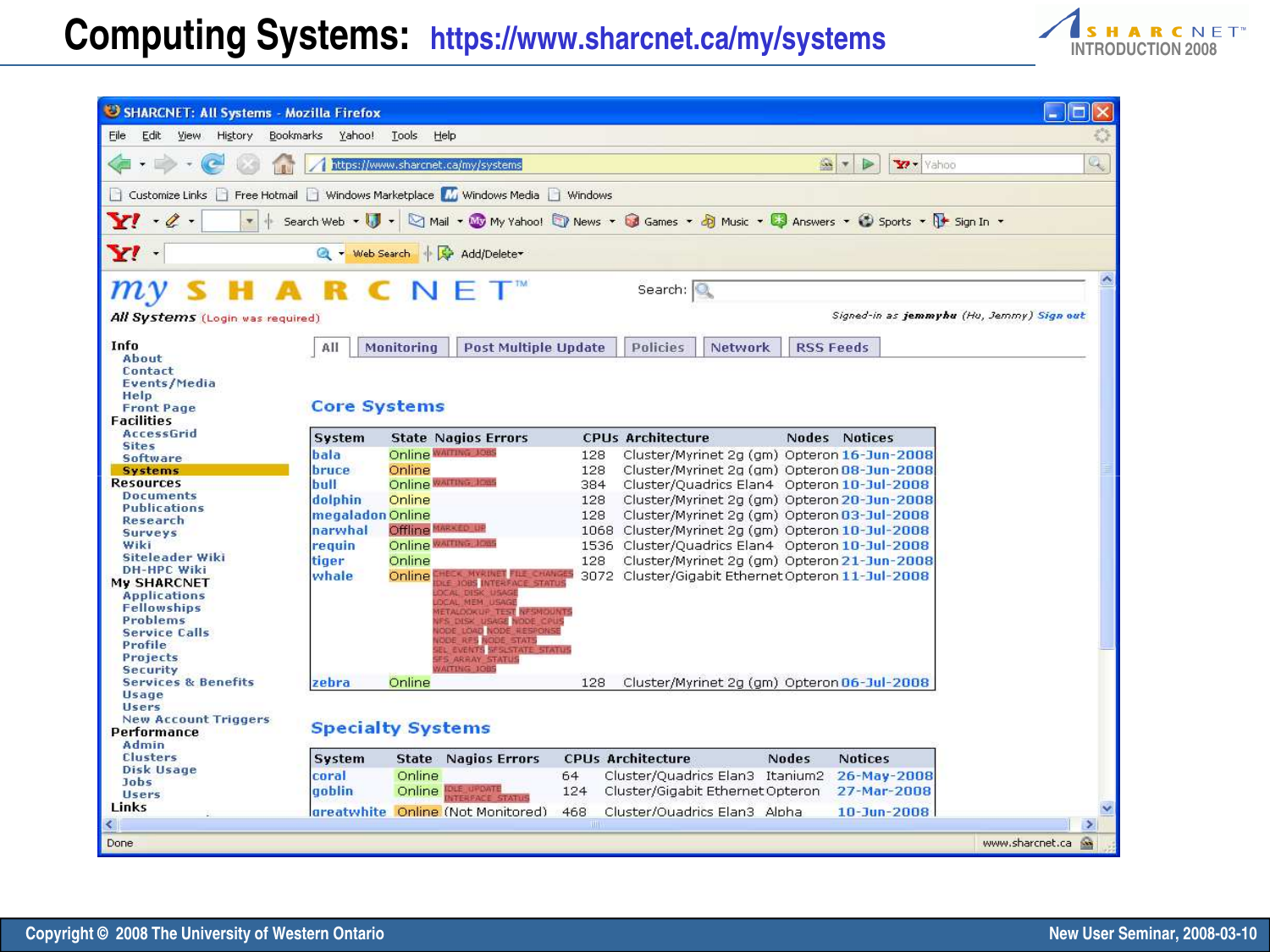

| <b>Cluster</b>                                         | <b>CPUs</b> | <b>RAM/node</b> | <b>Storage</b> | <b>Interconnect</b> | <b>Intended Use</b>                                           |
|--------------------------------------------------------|-------------|-----------------|----------------|---------------------|---------------------------------------------------------------|
| requin<br>(Capability)                                 | 1536        | 8 GB            | 70 TB          | <b>Quadrics</b>     | <b>Resource intensive MPI (fine</b><br>grained, large memory) |
| narwhal<br>(Utility)                                   | 1068        | 8 GB            | 70 TB          | Myrinet (GM)        | MPI, small-scale threaded                                     |
| whale<br>(Throughput)                                  | 3072        | 4 GB            | <b>70 TB</b>   | GigE                | <b>Serial</b>                                                 |
| <b>bull (SMP-</b><br>friendly)                         | 384         | 32 GB           | 70 TB          | Quadrics            | MPI, small-scale threaded and large<br>memory applications    |
| silky (SMP)                                            | 128         | 256 GB          | 4 TB           | <b>NUMAlink</b>     | Threaded and large memory<br>applications                     |
| bala, bruce,<br>dolphin,<br>megaladon,<br>tiger, zebra | 128         | 8 GB            | 4 TB           | Myrinet (GM)        | <b>General purpose</b>                                        |
| mako                                                   | 16          | 2GB             | 200GB          | Myrinet (MX)        | Development/testbed                                           |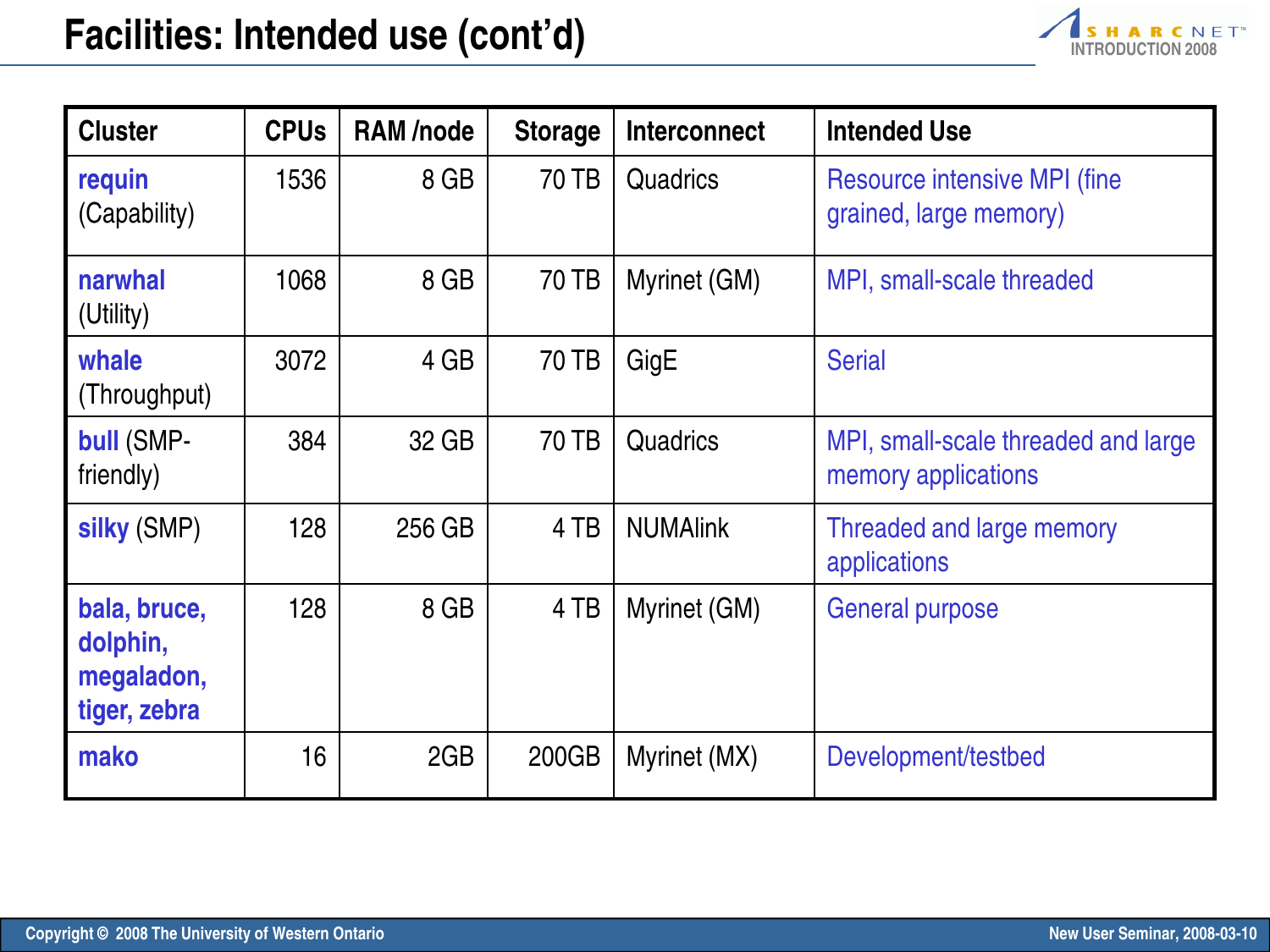

- Login to a system via SSH, you see familiar UNIX environment.
- Edit source code and/or change the input data/configuration file(s).
- Compile source code.
- Submit a program (or many) to batch queuing system.
- Check results later.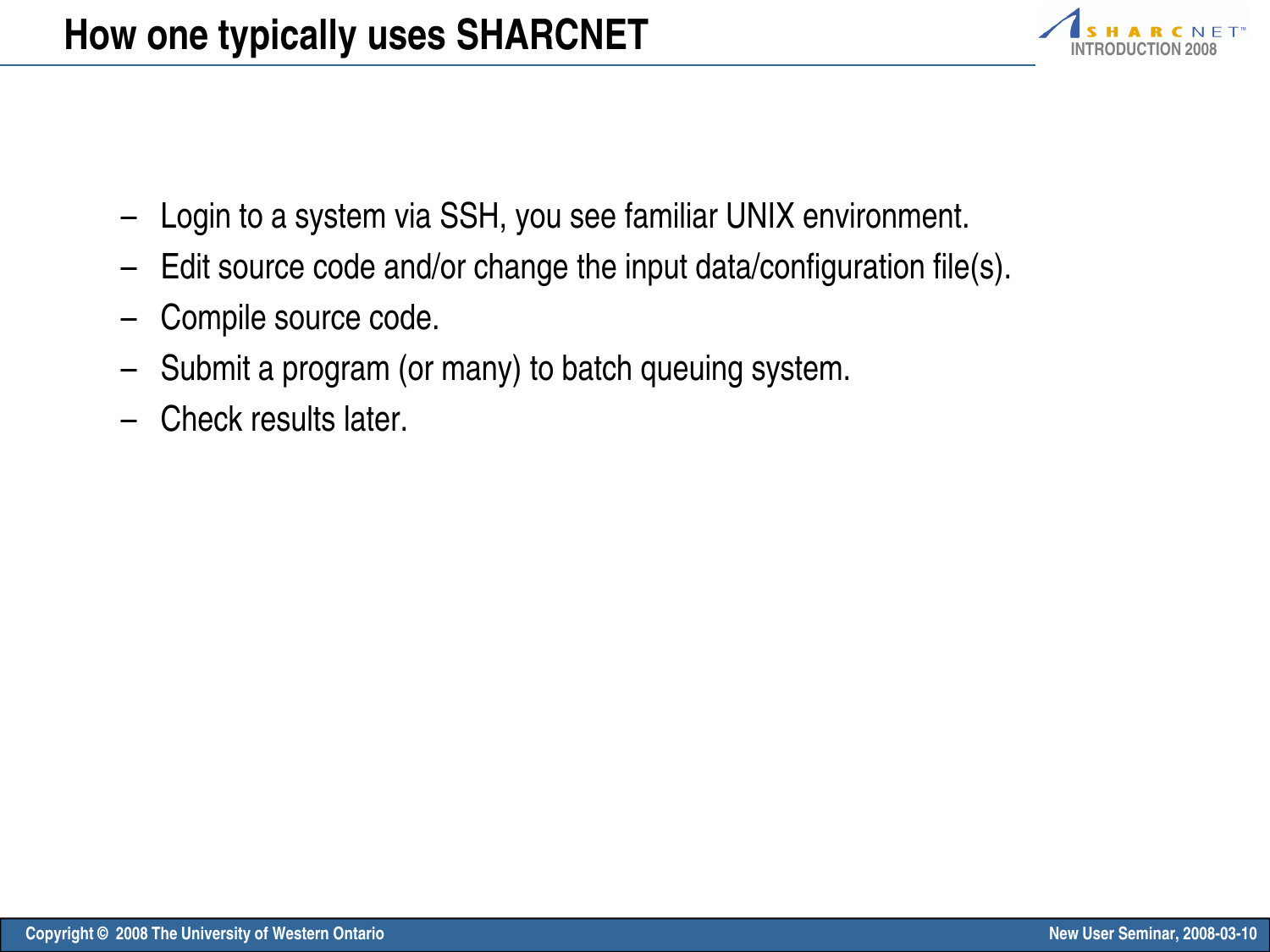

1. Copy files to SHARCNET systesm

scp projects.tar.gz bull.sharcnet.ca:

- 2. Login to remote system bull, with X connection ssh bull.sharcnet.ca –X –l bge
- 3. Edit your files using your favourite editor, e.g. emacs, vi

tar zxvf projects.tar.gz cd projects/elec\_price vi price\_main.cc

4. Compile your code

c++ price\_main.cc fun1.cc fun2.cc … fun5.cc –o price

5. Test drive your code

sqsub –q serial –t –o price.log ./price

6. Run your code (production runs) sqsub –q seiral –o price.log1 ./price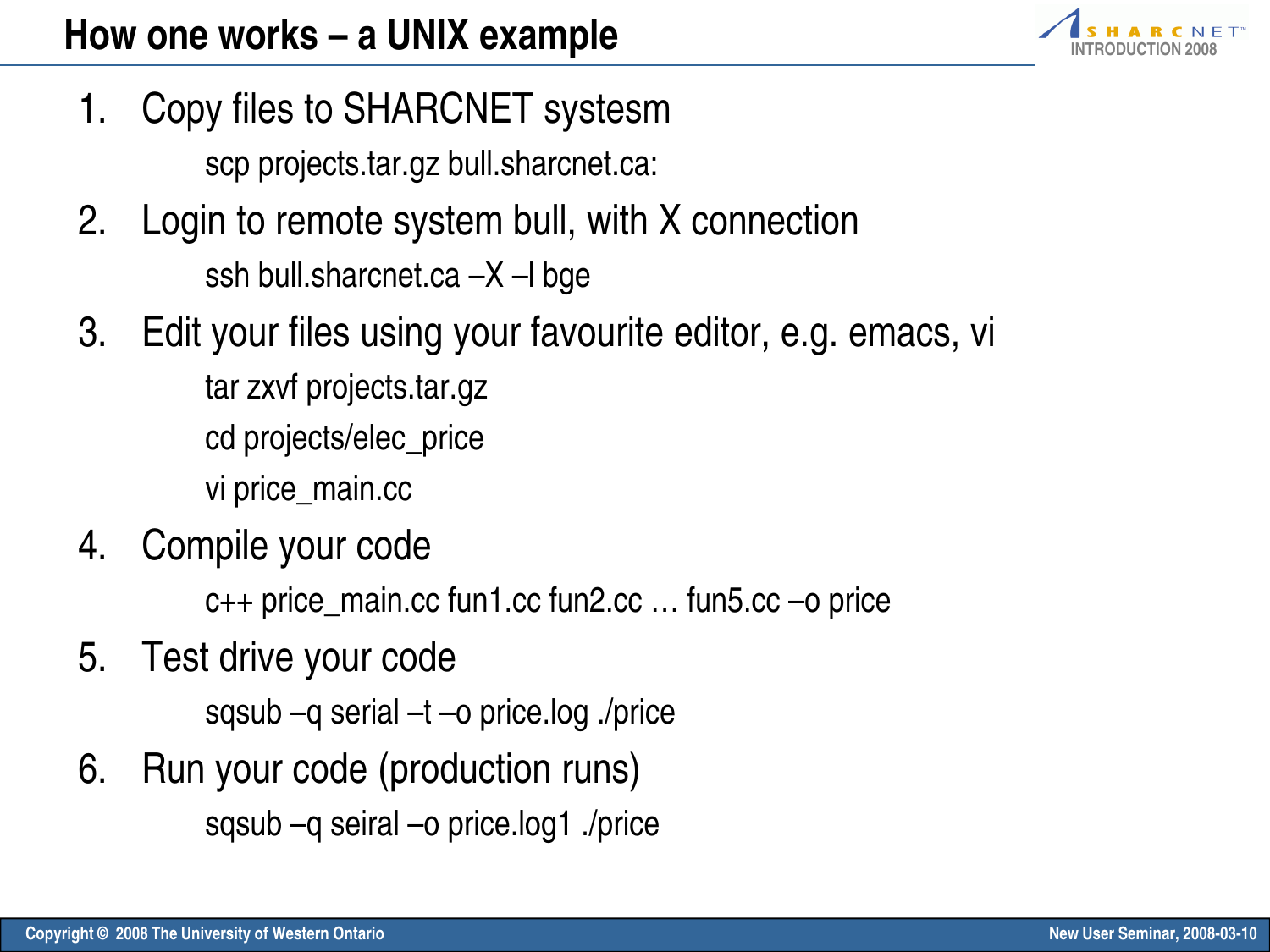

- § UNIX
	- User **scp** or **sftp**
- § Windows
	- User **putty**, or
	- **SSH Secure File Transfer/Shell**

| Whale, sharcnet.ca - default - SSH Secure File Transfer                                                                                           |                                     |                      |            |                                 |  |  |  |  |  |
|---------------------------------------------------------------------------------------------------------------------------------------------------|-------------------------------------|----------------------|------------|---------------------------------|--|--|--|--|--|
| Edit<br>File<br>Operation<br>Window<br>Help<br>View                                                                                               |                                     |                      |            |                                 |  |  |  |  |  |
| $\frac{abc}{def}$ $\frac{010}{101}$ $\frac{015}{64}$<br>$\frac{8-87}{8-87}$<br>212<br>眙<br><b>CALL OF</b><br>$\bullet$ $\geq$<br>北<br>$\hat{\pi}$ |                                     |                      |            |                                 |  |  |  |  |  |
| Quick Connect<br><b>Profiles</b>                                                                                                                  |                                     |                      |            |                                 |  |  |  |  |  |
| 合<br>5<br>÷                                                                                                                                       | Add<br>$\overline{\phantom{a}}$     | ◎国中<br>43            | me/jemmyhu | $\overline{\phantom{a}}$<br>Add |  |  |  |  |  |
| Local Name<br>ž.                                                                                                                                  | Size<br>Type<br>$\hat{\phantom{a}}$ | <b>Remote Name</b>   | Size       | Type                            |  |  |  |  |  |
| My Documents                                                                                                                                      | System F                            | <b>Dluncher</b>      |            | Folder                          |  |  |  |  |  |
| My Computer                                                                                                                                       | System F                            | <b>T</b> rpm         |            | Folder                          |  |  |  |  |  |
| My Network Places                                                                                                                                 | System F                            | scratch              |            | Folder                          |  |  |  |  |  |
| Recycle Bin                                                                                                                                       | System F                            | software             |            | Folder                          |  |  |  |  |  |
| <b>D</b> Internet Explorer                                                                                                                        | System F                            | sunyan               |            | Folder                          |  |  |  |  |  |
| Adobe Photoshop Album Sta                                                                                                                         | Shortcut<br>2,067                   | <b>T</b> test        |            |                                 |  |  |  |  |  |
| Adobe Reader 7.0                                                                                                                                  | 1,740<br>Shortcut                   | <b>ReadMe</b><br>872 |            |                                 |  |  |  |  |  |
| Burn CDs & DVDs with Sonic                                                                                                                        | 1,890<br>Shortcut                   | ing fsp              | 45,804     | FSP File                        |  |  |  |  |  |
| Mozilla Firefox                                                                                                                                   | Shortcut<br>1.602                   | $F1$ $F2$            | $AE$ ONA   | ECDO Eila                       |  |  |  |  |  |
| <b>TITLE</b>                                                                                                                                      |                                     | <b>TITLE</b>         |            |                                 |  |  |  |  |  |
| Transfer   Queue                                                                                                                                  |                                     |                      |            |                                 |  |  |  |  |  |
| Source File<br>Source Directory                                                                                                                   | <b>Destination Directory</b>        | Status<br>Size       | Speed      | Time                            |  |  |  |  |  |
| Connected to whale, sharcnet, ca - /home/jemmyl SSH2 - aes128-cbc - hmac-md5 - none  19 items (128.6 MB)                                          |                                     |                      |            |                                 |  |  |  |  |  |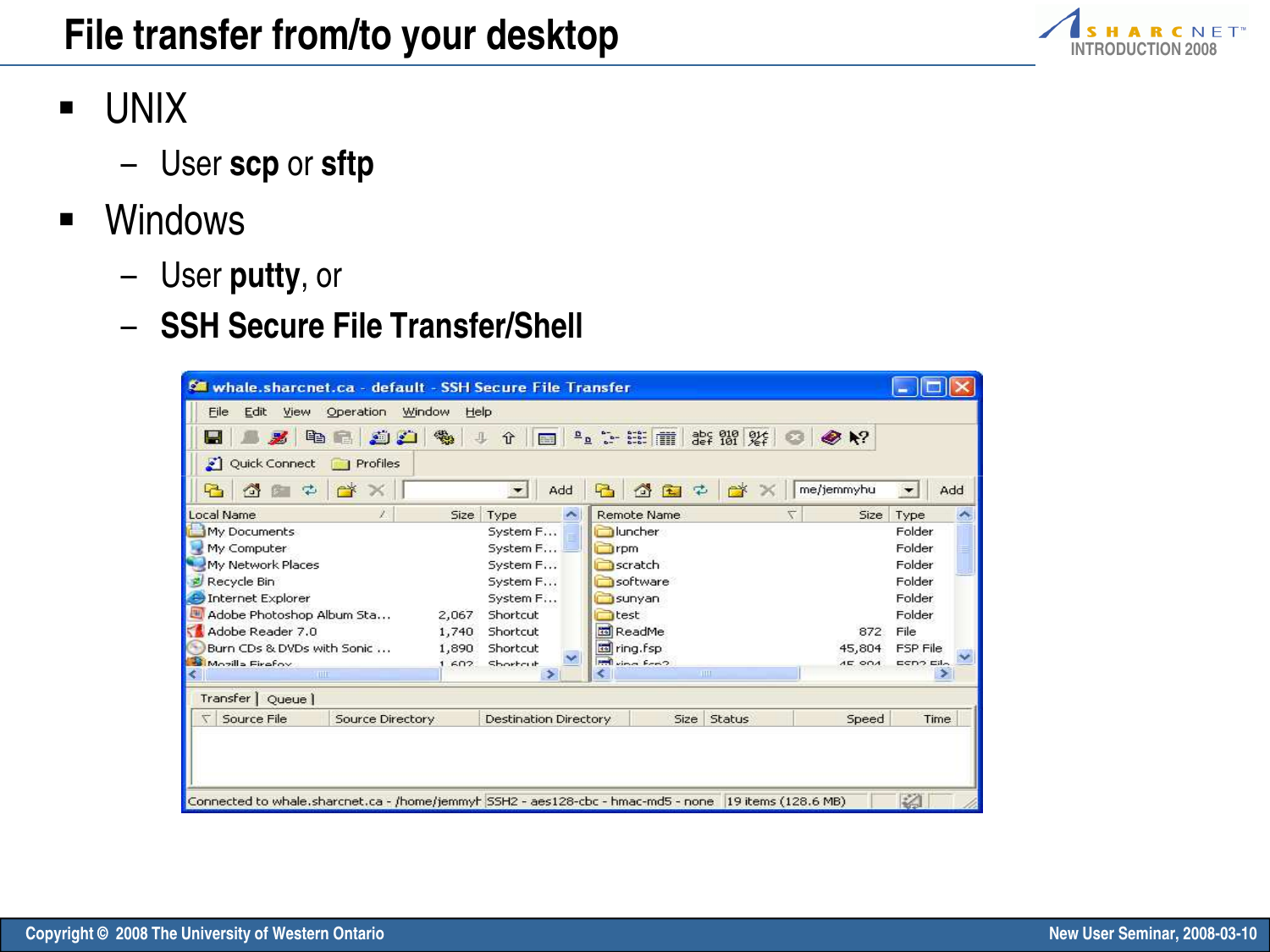## **Compiling programmes**



■ SHARCNET provides a unified compiling environment that chooses the right underlying compiler, options and libraries for you! Use them always unless you know better.

| <b>Command</b> | <b>Language</b> | <b>Extension</b>                   | <b>Example</b>                                 |
|----------------|-----------------|------------------------------------|------------------------------------------------|
| cc             | C               | C                                  | $cc \text{ code}.c -o \text{ code}$ . exe      |
| $CC, c++, cxx$ | $C++$           | $.C,$ $.Cc,$ $.Cpp,$ $.CXX,$ $C++$ | CC code.cpp -o code.exe                        |
| f77            | Fortran 77      | $\cdot$ f, $\cdot$ F               | f77 Fcode.f -o Fcode.exe                       |
| f90/f95        | Fortran         | .f90, .f95, .F90, F95              | $f90$ Fcode. $f90 - o$ Fcode.exe               |
| mpicc          | C               | $\mathbf C$                        | <b>mpicc</b> mpicode.c $\text{-}o$ mpicode.exe |
| mpiCC          | $C++$           | $C++$                              | mpiCC mpicode.cc -o mpicode.exe                |
| mpif77         | Fortran 77      | f77                                | mpif77 mpicode.f -o mpicode.exe                |
| mpif90/mpif95  | Fortran         | f90/f95                            | mpif90 mpicode.f90 -o mpicode.exe              |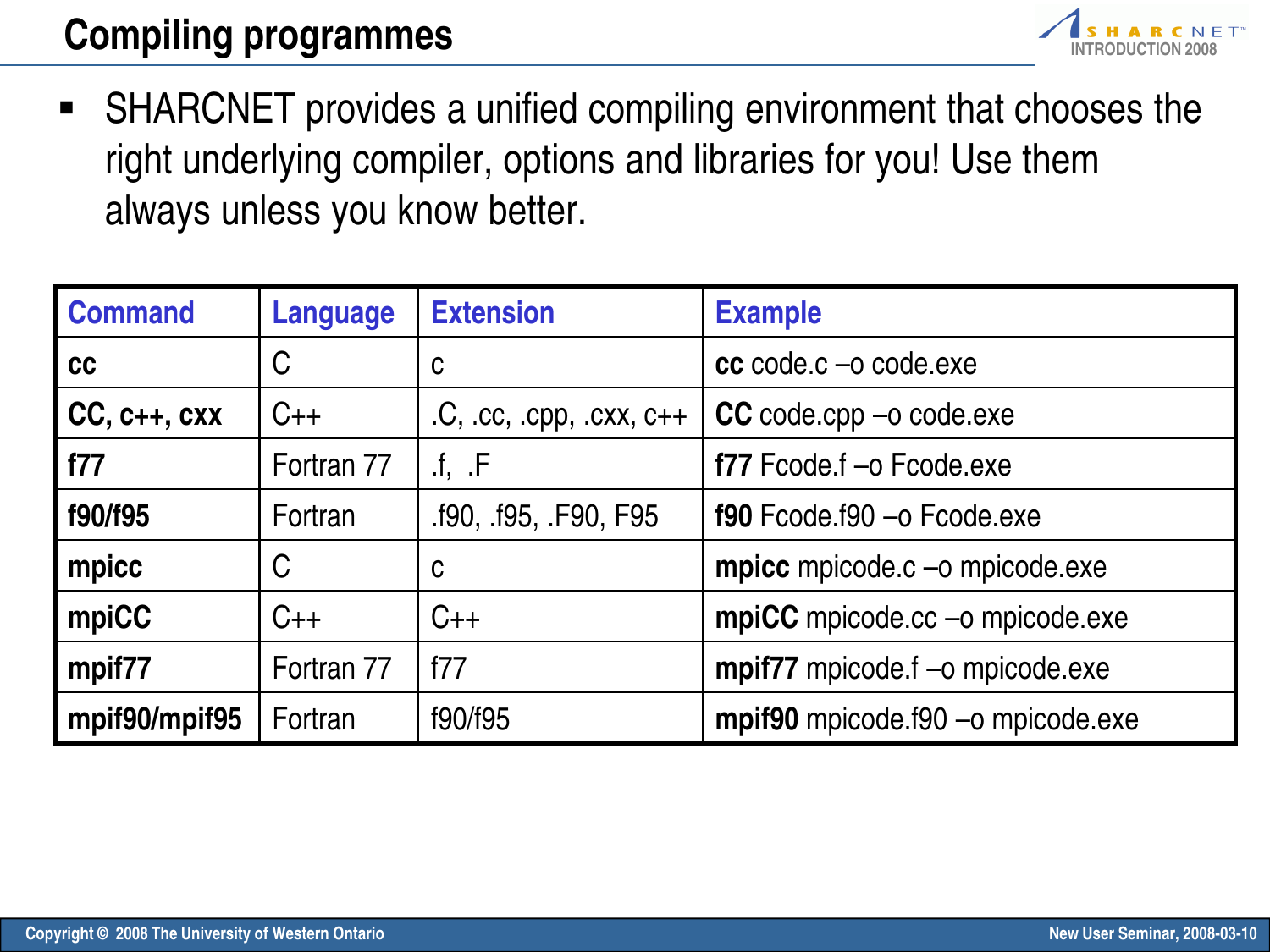

## § **Libraries**

- ACML, ATLAS, CXML, ScaLAPACK, **MKL (Intel), MLIB (hp), IMSL** (VNI), **NAG**, etc.
- ScaLAPACK, FFTW, PETSc and many others.
- …requested by users.

## § **Application Packages**

– Blast, Gromacs, NWChem, Octave, R, …

## § **Commercial Packages**

- **Gaussian** (several places, site license required).
- **Fluent.**
- **MATLAB.**

## § **Development tools**

- Debugging: **DDT**, gdb, …
- Profiling/Optimization: OPT, Altix toolkit (SGI), gprof,

Go to web site at: http://www.sharcnet.ca/Help/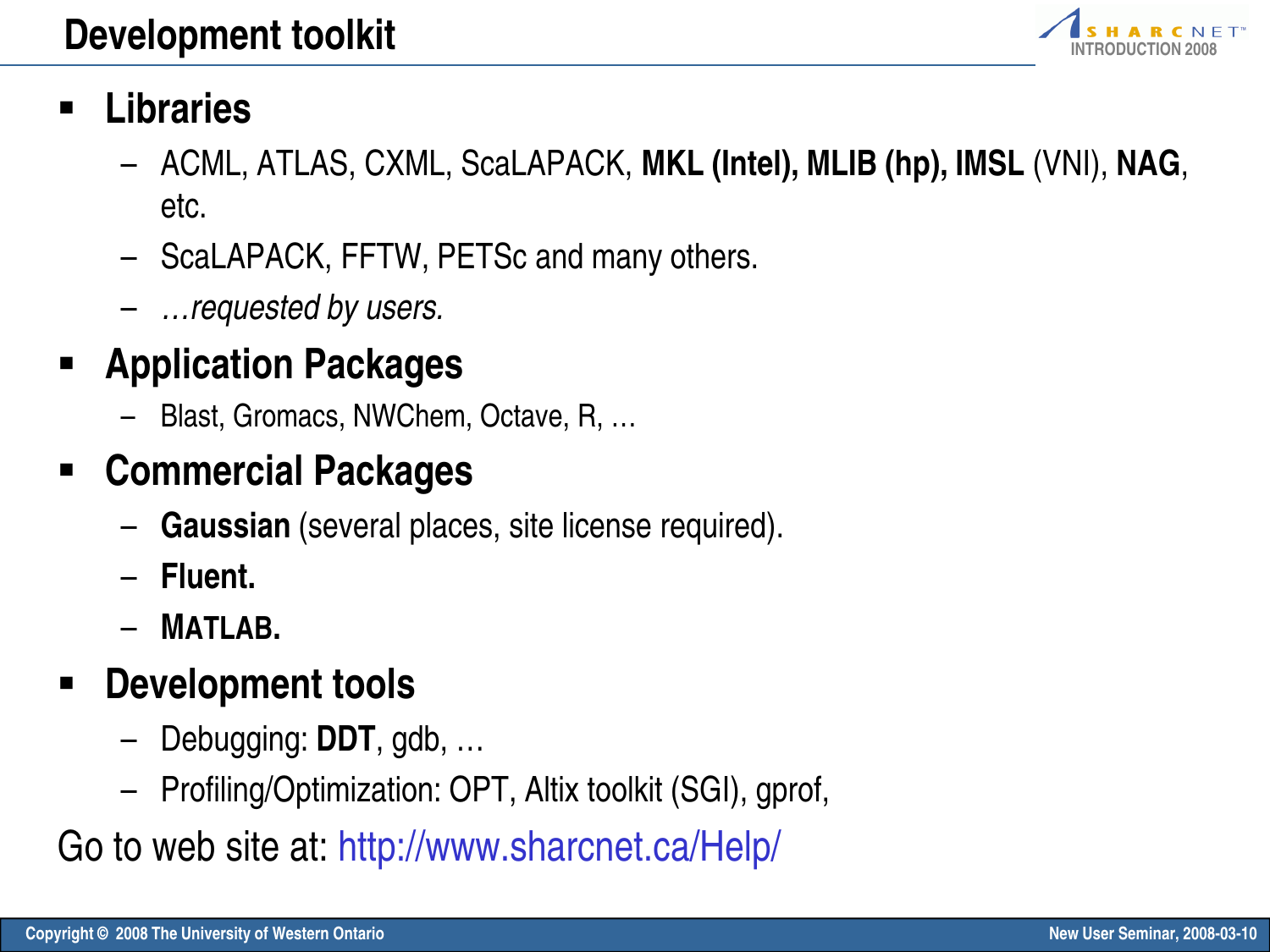

## § **Policy**

- Same username/password across all systems, and web account.
- Common home directory across SHARCNET (exceptions: wobbe, cat)
- Common SHARCNET wide software are in /opt/sharcnet
- /home backup

### § **File system**

| pool      | quota       | expiry  | purpose                                                                     |
|-----------|-------------|---------|-----------------------------------------------------------------------------|
| l /home   | 200 MB      | none    | Source, small configuration files, backed<br>up regularly.                  |
| l /work   | 200 GB      | none    | Active data files (longer time storage, NOT<br>backed up). Local to system. |
| l/scratch | <b>None</b> | 2 weeks | Active data files, binaries (2 weeks, NOT<br>backed up). Local to system.   |
| /tmp      | 160 GB      | 10 days | Node-local scratch                                                          |

**Important:** run jobs on /scratch or /work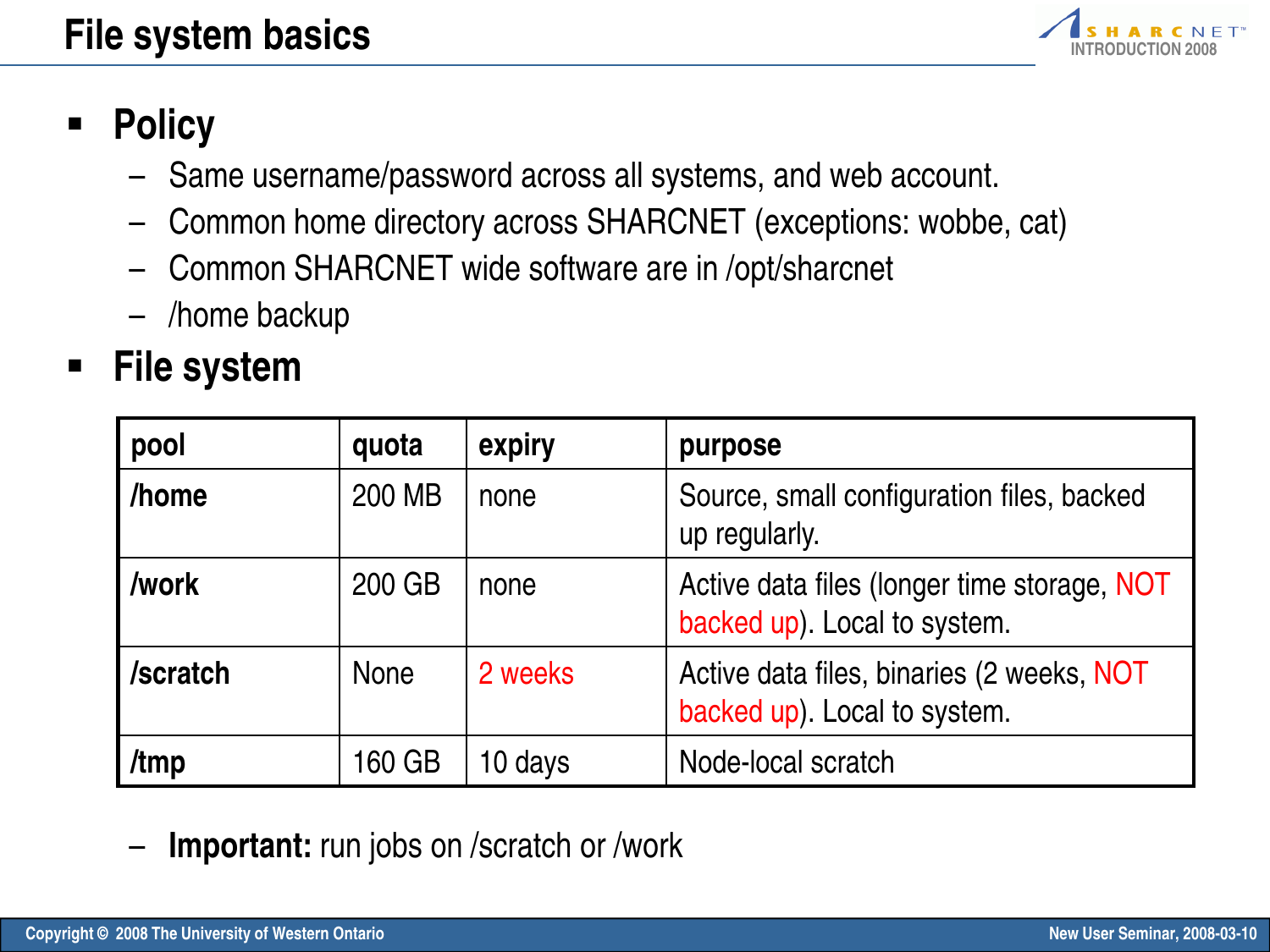

#### § **Saving your files in archive**

archive --put *tar\_file\_name file<sub>1</sub> [, file<sub>2</sub>[, ..., file<sub>n</sub>]]* 

### § **Poking archive**

archive --list [ directory | file ]

### § **Retrieving your files from archive**

archive --get [ directory | file ]

#### § **Deleting archived files**

archive --remove [ directory | file ]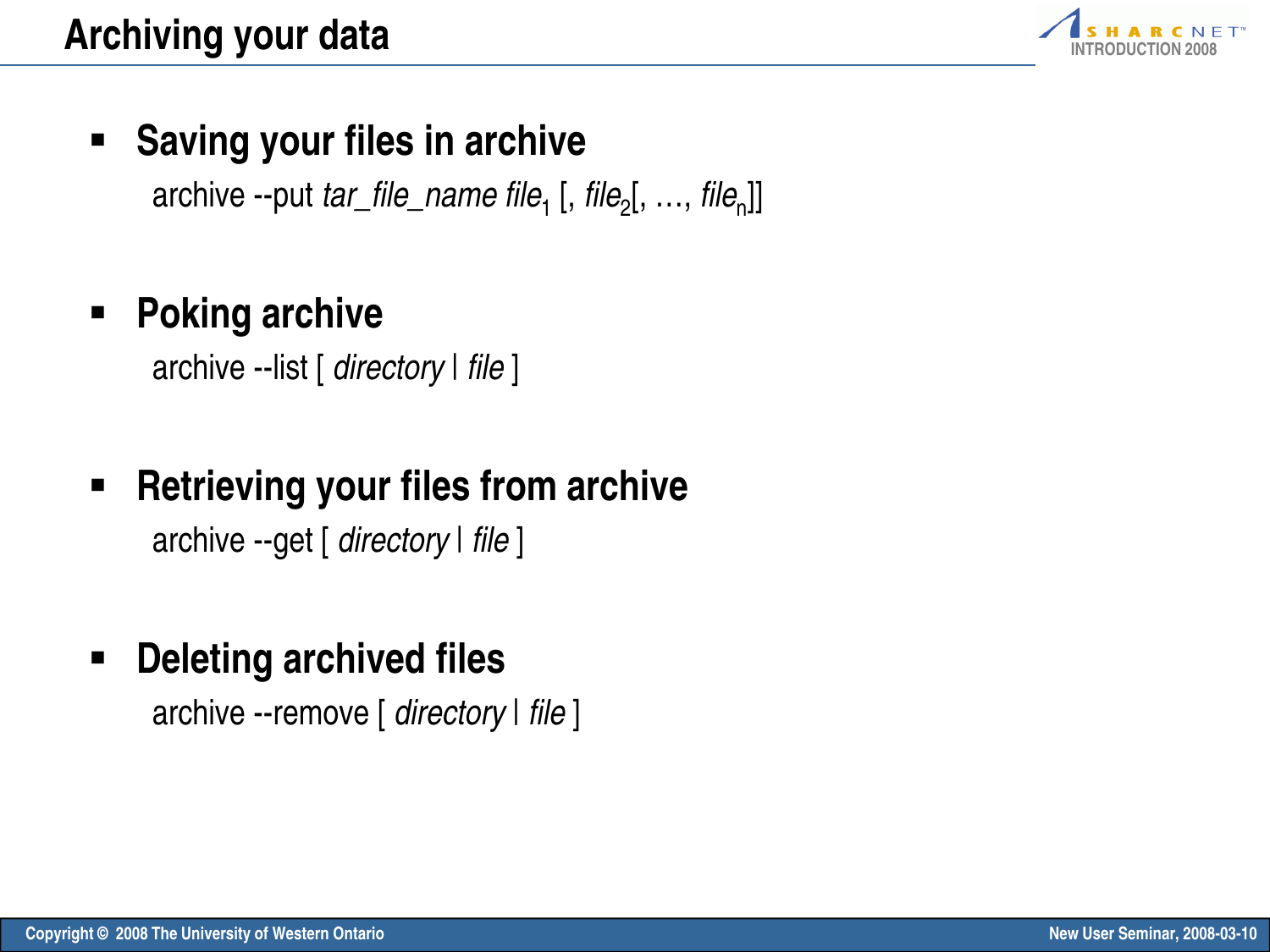# **Working with LSF/SQ**



### **Commonly used SQ commands**

**bqueues** – list available queues. **sqsub** – submit a program ("job") to a specific queue. **sqjobs** – list the status of submitted jobs. **sqkill** – kill a program by job ID. **bhist** – list jobs history

**SHARCNET Introduction New User Seminar**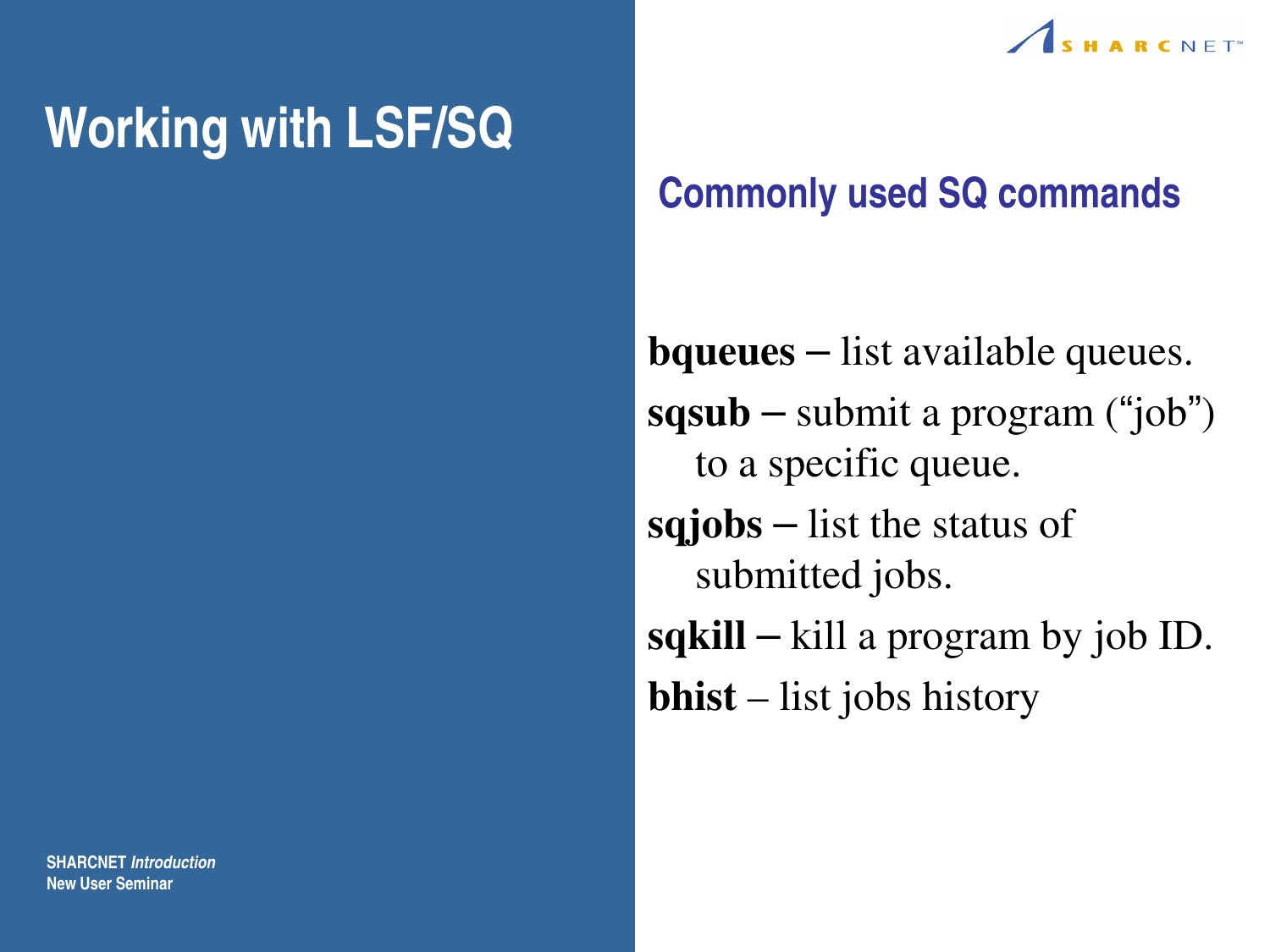

- § **Log on to desired system**
	- Ensure files are in /work/username
	- Do not run jobs out of /home --- it can be very slow
	- Jobs are submitted using the **sq** commands (a wrapper, e.g. around LSF)

**sqsub** –q queue\_name [ options ] your\_program [ your\_args ]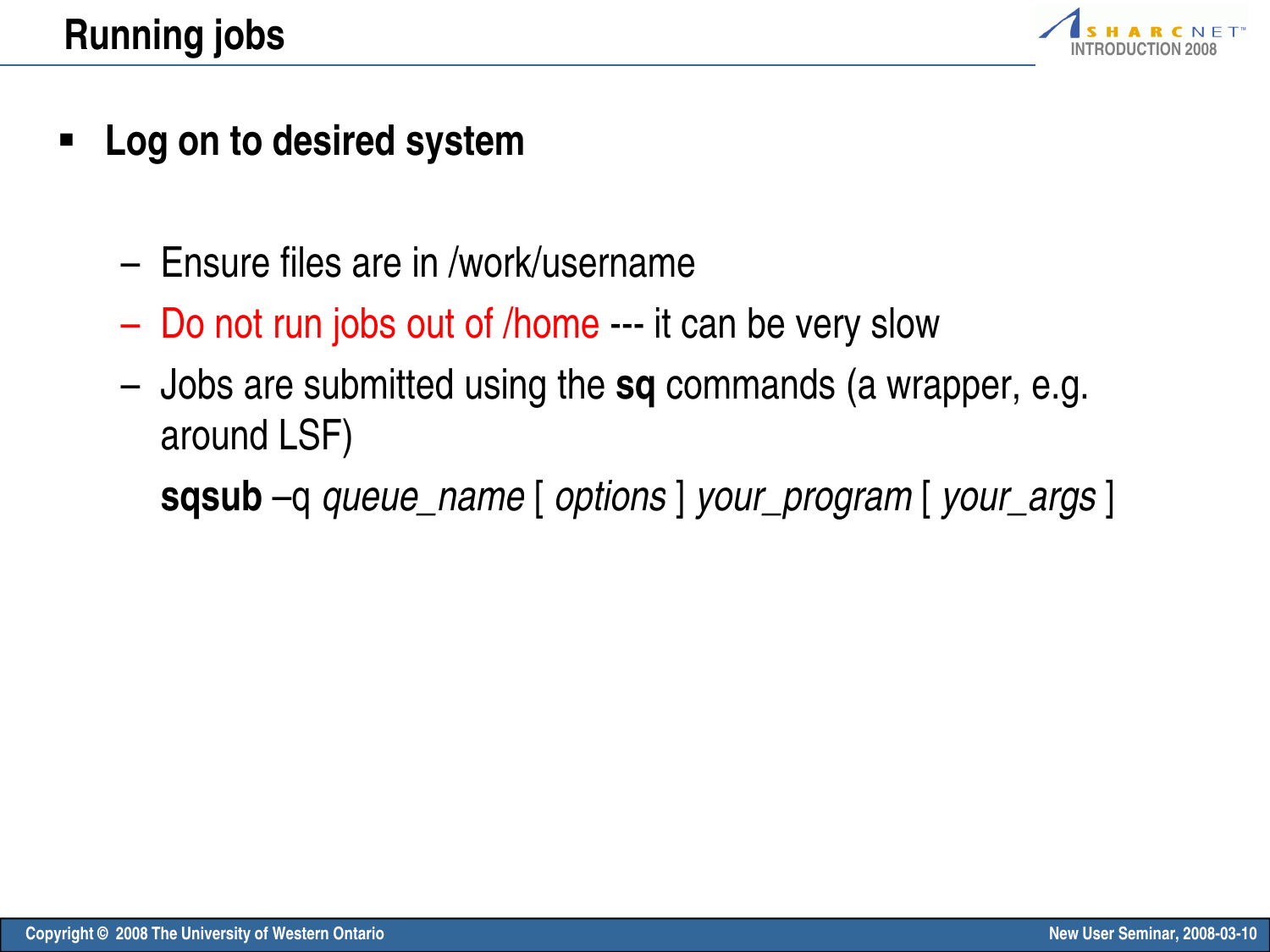

#### § **Choosing the right queue**

| <b>Job Type</b> | <b>Queue Name</b>                                  | <b>CPUs</b>                                                          |
|-----------------|----------------------------------------------------|----------------------------------------------------------------------|
| Parallel        | mpi                                                | >2                                                                   |
| Parallel        | <b>threaded</b> (system dependent)                 | 4 (greatwhite, bull, etc.),<br>2 (requin, wobbe, cat)<br>128 (silky) |
| <b>Serial</b>   | serial                                             |                                                                      |
| Test runs       | test, must be used with one of<br>the above queues |                                                                      |

– You might see some other queues not listed such as staff, gaussian, etc. They special queues with restrictions, not open to all users.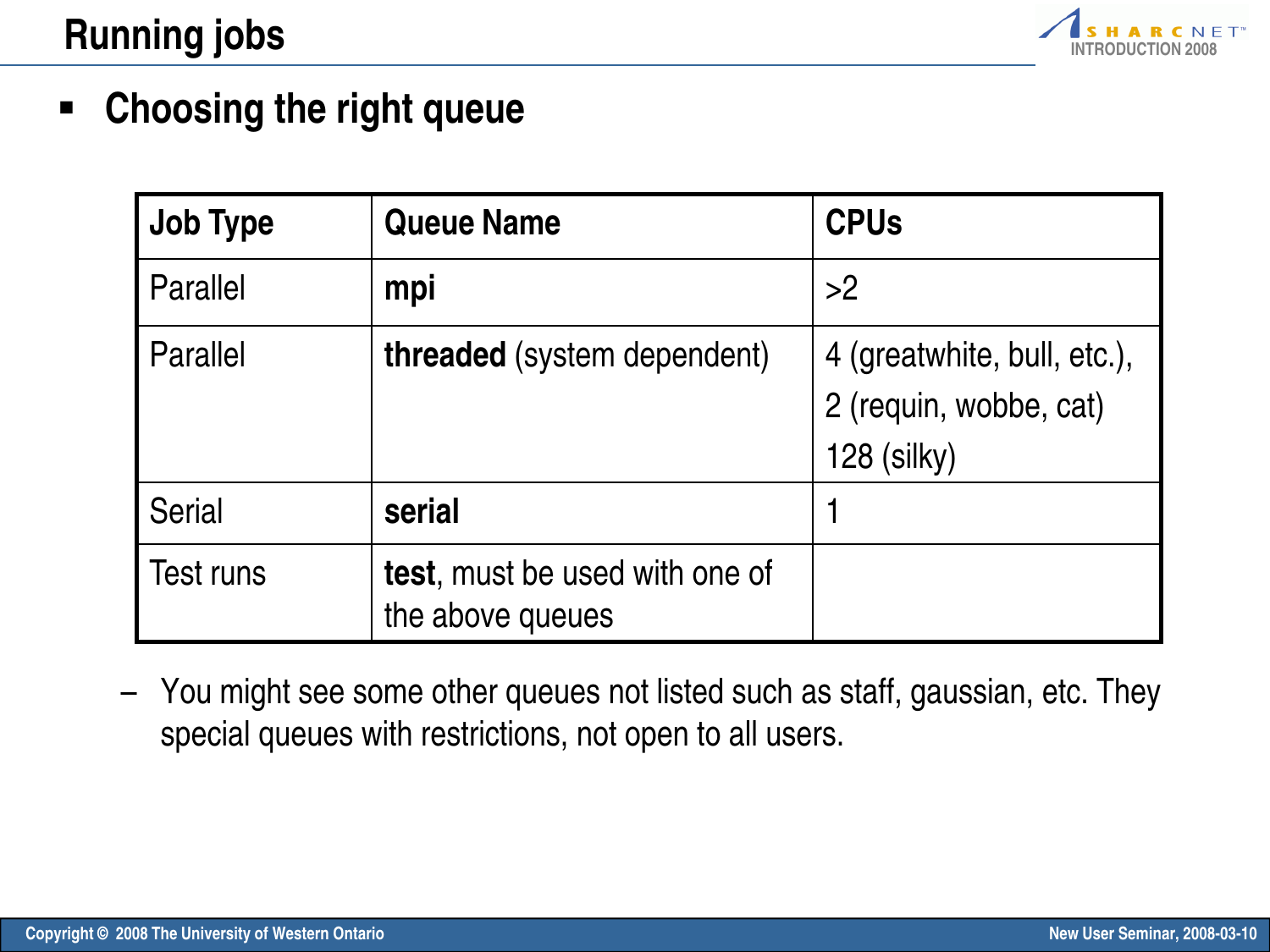

#### § **Submitting a serial jobs**

sqsub -q serial --test –r 10h ./simula sqsub -q serial –r 10.0d -o simula.out ./simula sqsub -q serial –r 10m -o simula.out -i simula.in ./simula

## § **Submitting a parallel jobs**

sqsub -q mpi --test -n 24 –r 10h ./simula sqsub -q mpi -n 24 –r 10m -o simula.out ./simula sqsub -q mpi -n 24 –r 10d -o simula.out -i simula.in ./simula

## § **Submitting a parallel job with request on process distribution**

sqsub -q mpi --test –r 20m -n 24 ./simula sqsub -q mpi -n 24 - N 6 – r 10h -o simula.out ./simula sqsub -q mpi -n  $24 \cdot N 24$  -r 2.0d -o simula.out -i simula.in ./simula Across 24 nodes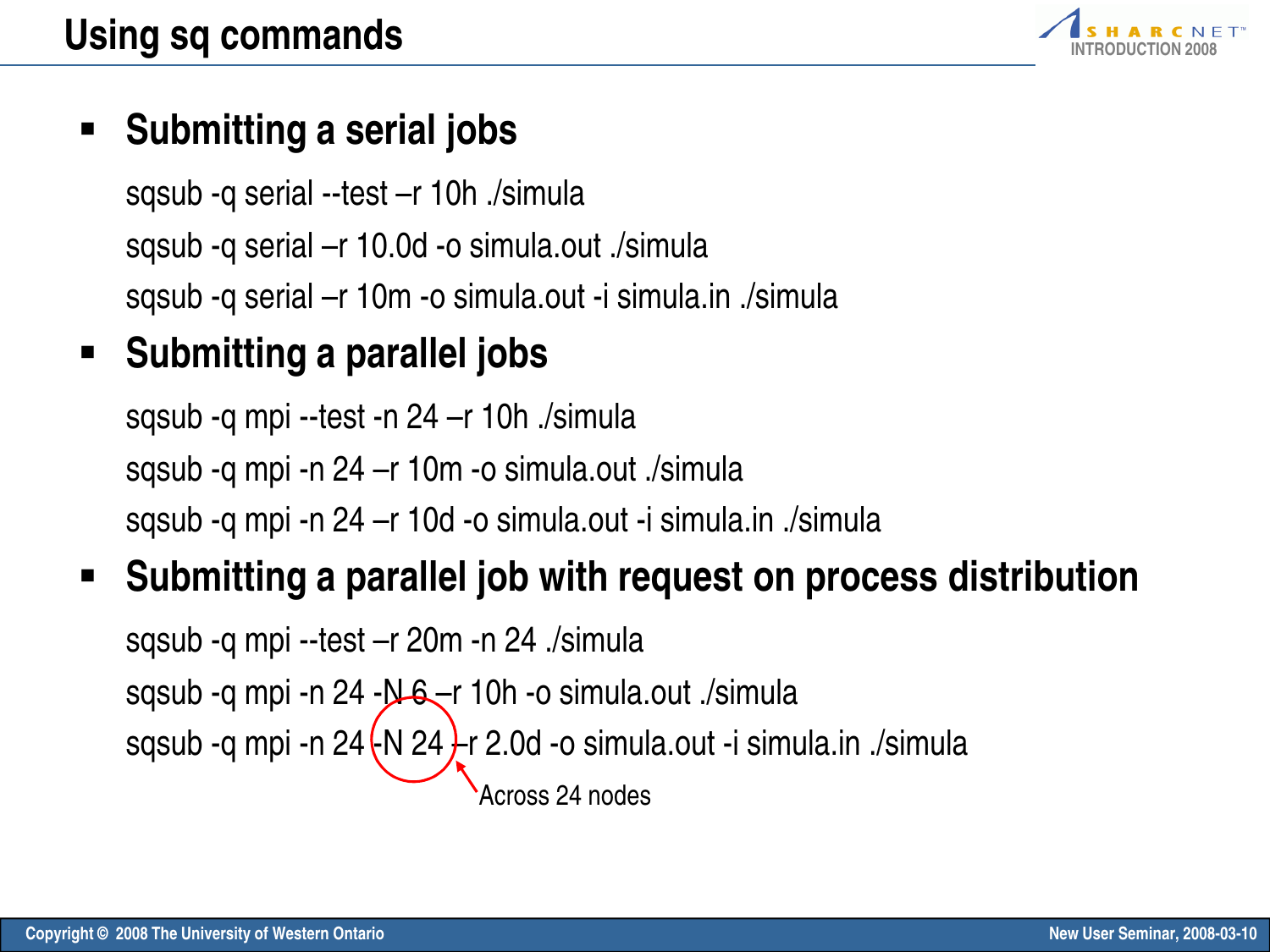

#### § **sqsub –help**

display command options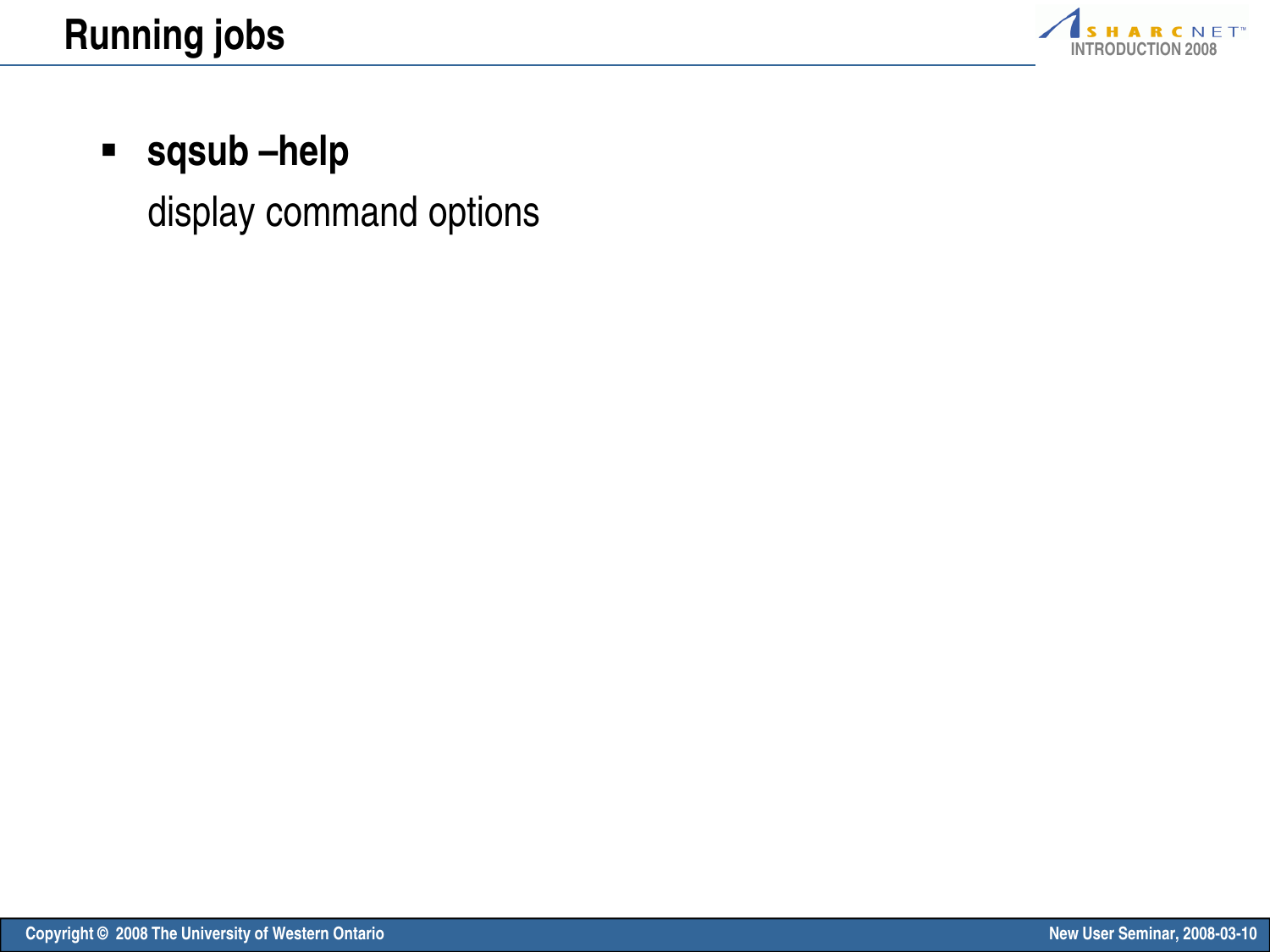**[…@nar316 ~]\$ bqueues**



§ **bqueues** - list queues

| $[$ "Grigtoro $\sim$ ] o nduenes |     |                    |                          |  |                          |                              |                               |     |            |             |
|----------------------------------|-----|--------------------|--------------------------|--|--------------------------|------------------------------|-------------------------------|-----|------------|-------------|
| <b>QUEUE NAME</b>                |     | PRIO STATUS        |                          |  |                          |                              | MAX JL/U JL/P JL/H NJOBS PEND |     | <b>RUN</b> | <b>SUSP</b> |
| staff                            | 150 | <b>Open:Active</b> | $\overline{\phantom{0}}$ |  | $\overline{\phantom{0}}$ |                              |                               |     |            |             |
| test                             | 100 | Open: Active       | $\overline{\phantom{0}}$ |  | $\overline{\phantom{0}}$ | $\qquad \qquad \blacksquare$ |                               |     |            |             |
| threaded                         |     | 80 Open: Active    | $\overline{\phantom{0}}$ |  | $\overline{\phantom{m}}$ |                              |                               |     | 6          |             |
| mpi                              | 80  | Open: Active       | $\overline{\phantom{0}}$ |  | $\overline{\phantom{0}}$ | $\sim$ $\sim$                | 1972                          | 914 | 994        | 64          |
| serial                           | 40  | Open: Active       | $\overline{\phantom{0}}$ |  | $\overline{\phantom{a}}$ | $\overline{\phantom{m}}$     | 25                            | 0   | 10         | 15          |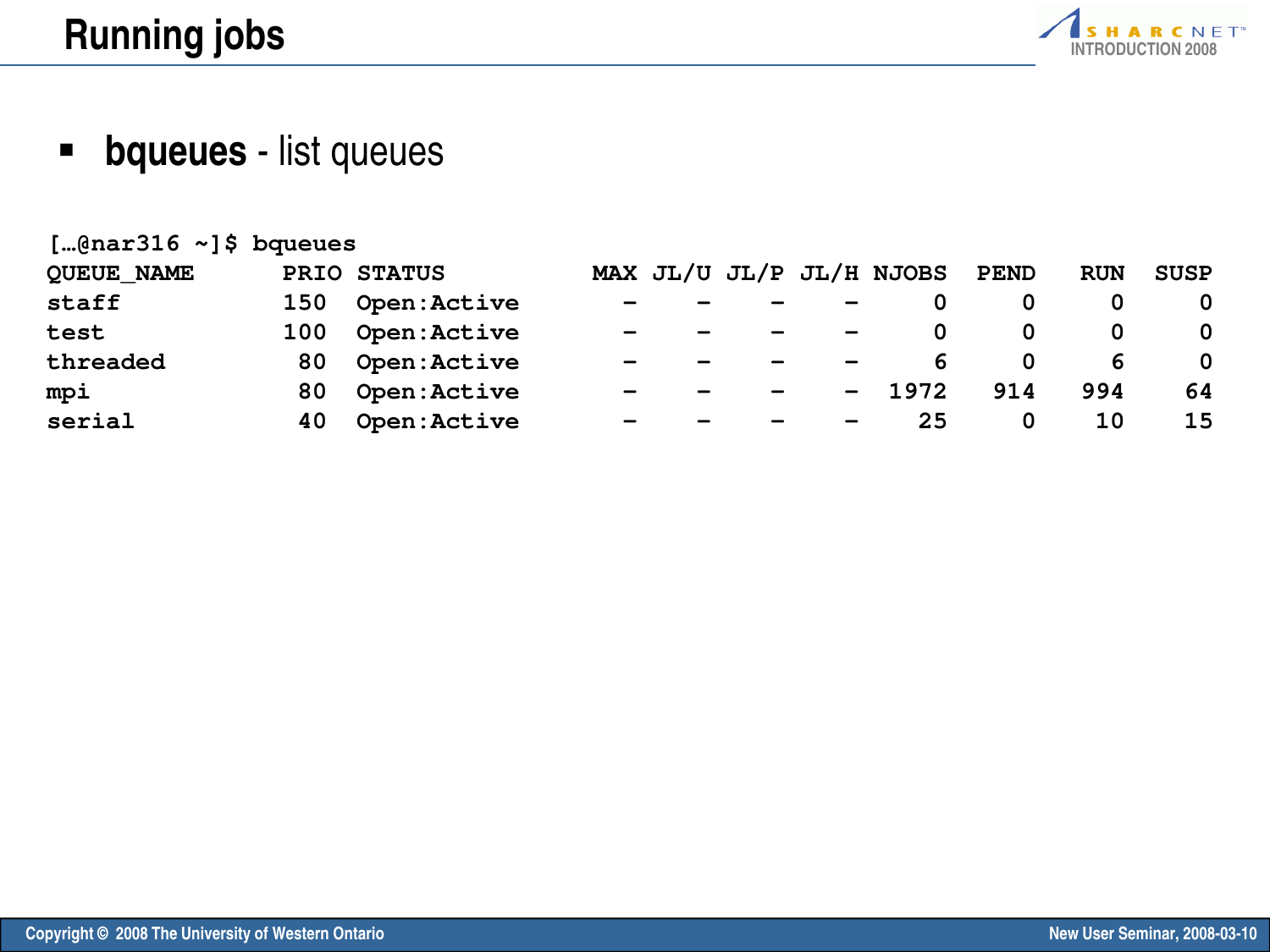

#### ■ **sqjobs** – list the status of submitted jobs.

**[…@nar316 ~]\$ sqjobs jobid user queue state ncpus time command ------ ---- ----- ----- ----- ---- ------------- 136671 bge mpi R 20 0s ./my\_mpi\_prog 1060 CPUs total, 30 idle, 1030 busy; 43 jobs running; 16 suspended, 12 queued.**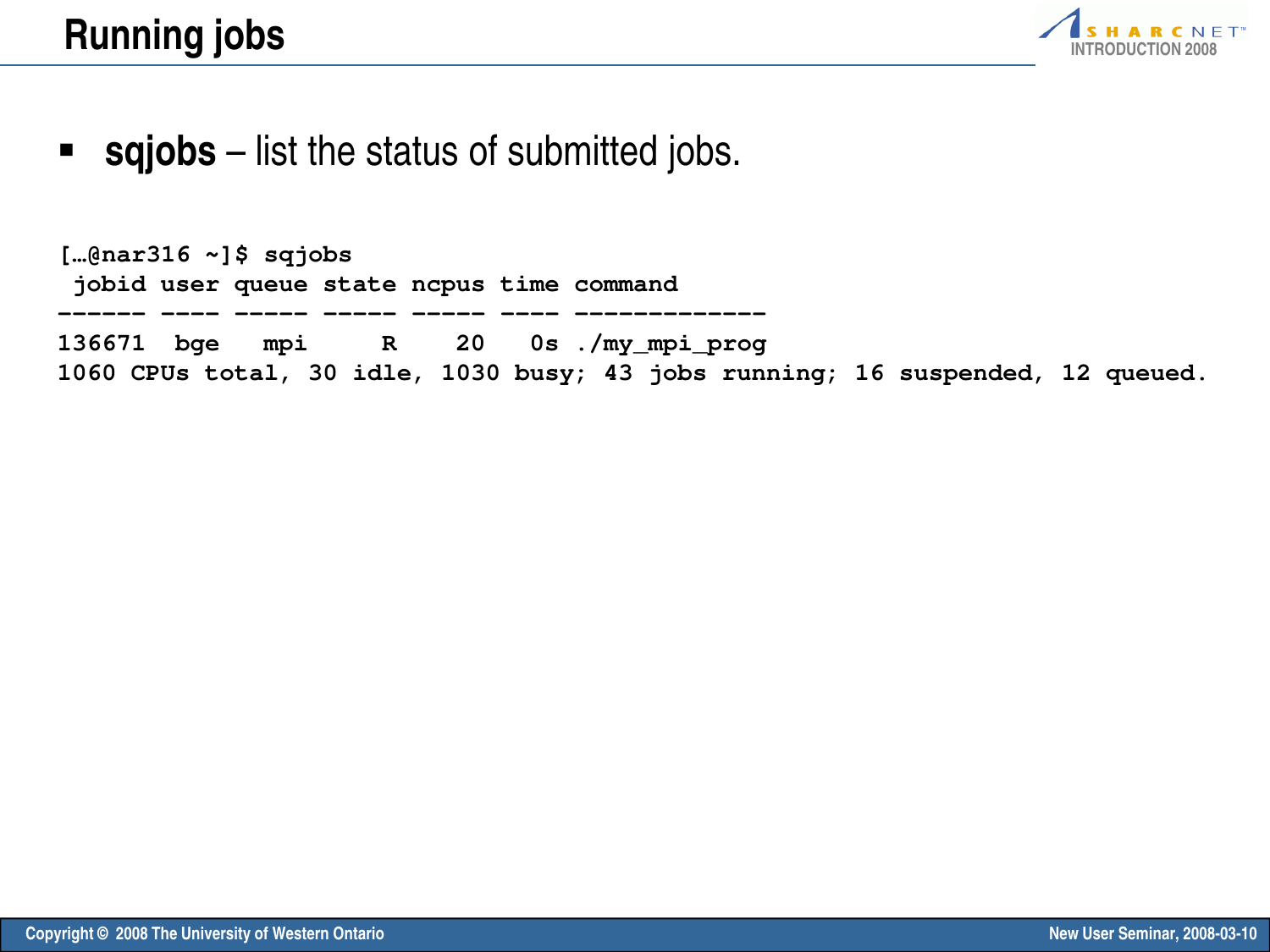

**sqkill** – kill a job in the queue that you want to stop.

**[…@nar316 ~]\$ sqjobs jobid user queue state ncpus time command ------ ---- ----- ----- ----- ---- ------------- 136672 bge mpi Q 1 0s ./my\_mpi\_prog 1060 CPUs total, 50 idle, 1010 busy; 42 jobs running; 16 suspended, 13 queued.**

**[…@nar316 ~]\$ sqkill 136672 Job <136672> is being terminated**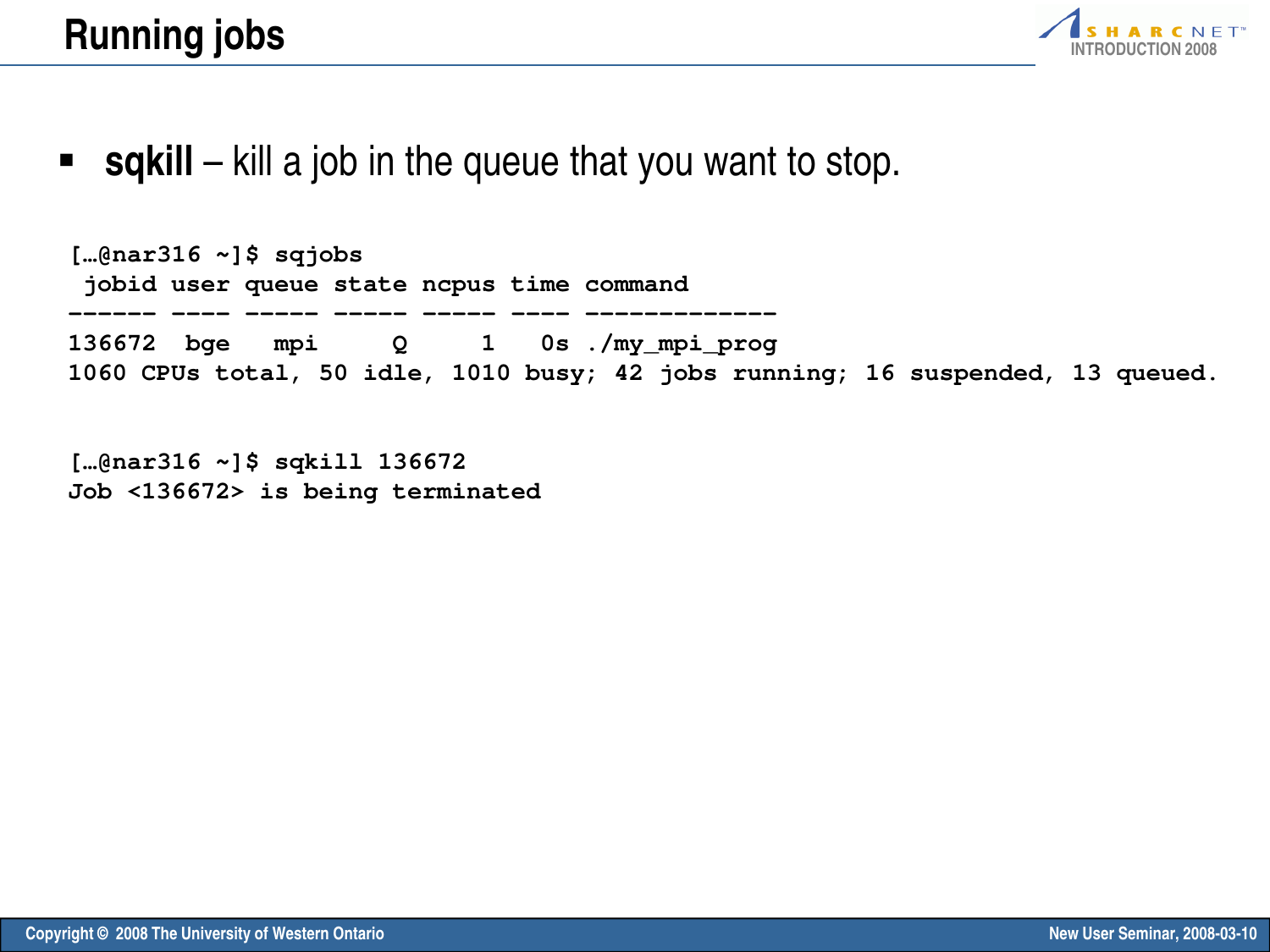

§ **bhist** – list jobs history

#### **bhist [-a | -d | -p | -r | -s] [-b | -w ] [ -l ] [ -t ] …**

Options<sup>.</sup>

| UPUULU. |         |                                                         |
|---------|---------|---------------------------------------------------------|
|         | -a      | displays finished and unfinished jobs (over-rides -d, - |
| p, -s   |         | and $-r$ )                                              |
|         | $-b$    | brief format; if used with -s option, shows reason why  |
| jobs    |         | were suspended                                          |
|         | -d      | only display finished jobs                              |
|         | $-1$    | long format; displays additional information            |
|         | -u user | display jobs submitted by specified user                |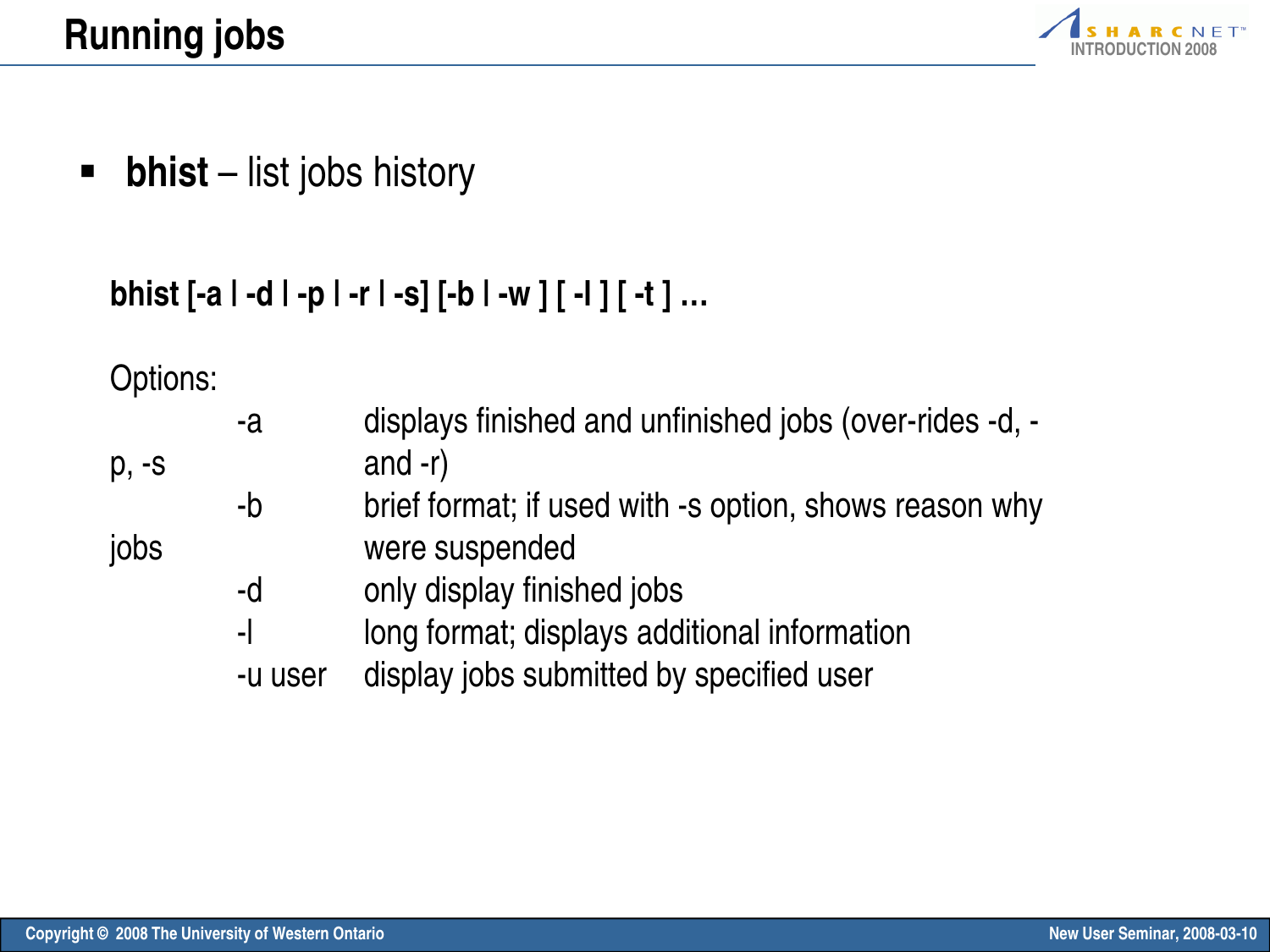

#### ■ **bhist** – A snapshot of command output

| nar317:~/pub/exercises% bhist -a                                      |      |              |              |            |               |              |              |                 |                                                   |                                                                           |              |                                                                                                     |
|-----------------------------------------------------------------------|------|--------------|--------------|------------|---------------|--------------|--------------|-----------------|---------------------------------------------------|---------------------------------------------------------------------------|--------------|-----------------------------------------------------------------------------------------------------|
| Summary of time in seconds spent in various states:                   |      |              |              |            |               |              |              |                 |                                                   |                                                                           |              |                                                                                                     |
| <b>JOBID</b>                                                          | USER |              |              |            | JOB NAME PEND | <b>PSUSP</b> |              | <b>RUN</b>      | USUSP                                             | <b>SSUSP</b>                                                              | <b>UNKWN</b> | <b>TOTAL</b>                                                                                        |
| 134177 dbm                                                            |      |              |              | *o mpi c 8 |               | $\mathbf 0$  |              | 37              | $\mathbf 0$                                       | $\mathbf 0$                                                               | $\mathbf 0$  | 45                                                                                                  |
| 134227 dbm                                                            |      |              |              |            | *o_mpi_c 10   | $\mathbf 0$  |              | 10 <sub>1</sub> | $\mathbf 0$                                       | $\mathbf 0$                                                               | $\mathbf{0}$ | 20                                                                                                  |
| nar317:~/pub/exercises% bhist -1 134177                               |      |              |              |            |               |              |              |                 |                                                   |                                                                           |              |                                                                                                     |
| Job <134177>, User <dbm>, Project <dbm>, Job Group </dbm>,</dbm>      |      |              |              |            |               |              |              |                 |                                                   |                                                                           |              |                                                                                                     |
|                                                                       |      |              |              |            |               |              |              |                 |                                                   | Command <td></td> <td></td>                                               |              |                                                                                                     |
|                                                                       |      |              |              |            | mpi_hello>    |              |              |                 |                                                   |                                                                           |              |                                                                                                     |
|                                                                       |      |              |              |            |               |              |              |                 |                                                   |                                                                           |              | Fri Sep 15 13:06:08: Submitted from host <wha780>, to Queue <test>, CWD &lt;\$HOME/</test></wha780> |
|                                                                       |      |              |              |            |               |              |              |                 |                                                   |                                                                           |              | scratch/examples>, Notify when job ends, 4 Processors Requ                                          |
|                                                                       |      |              |              |            |               |              |              |                 | ested, Requested Resources <type=any>;</type=any> |                                                                           |              |                                                                                                     |
|                                                                       |      |              |              |            |               |              |              |                 |                                                   |                                                                           |              | Fri Sep 15 13:06:16: Dispatched to 4 Hosts/Processors <4*lsfhost.localdomain>;                      |
| Fri Sep $15$ $13:06:16$ : slurm_id=318135; ncpus=4; slurm_alloc=wha2; |      |              |              |            |               |              |              |                 |                                                   |                                                                           |              |                                                                                                     |
| Fri Sep 15 13:06:16: Starting (Pid 29769);                            |      |              |              |            |               |              |              |                 |                                                   |                                                                           |              |                                                                                                     |
|                                                                       |      |              |              |            |               |              |              |                 |                                                   | Fri Sep 15 13:06:17: Running with execution home , Execution CWD          |              |                                                                                                     |
|                                                                       |      |              |              |            |               |              |              |                 |                                                   | , Execution Pid <29769>;                                                  |              |                                                                                                     |
|                                                                       |      |              |              |            |               |              |              |                 |                                                   | Fri Sep 15 13:06:53: Done successfully. The CPU time used is 0.3 seconds; |              |                                                                                                     |
| Fri Sep 15 13:06:57: Post job process done successfully;              |      |              |              |            |               |              |              |                 |                                                   |                                                                           |              |                                                                                                     |
|                                                                       |      |              |              |            |               |              |              |                 |                                                   | Summary of time in seconds spent in various states by Fri Sep 15 13:06:57 |              |                                                                                                     |
| <b>PEND</b>                                                           |      | <b>PSUSP</b> |              | <b>RUN</b> | <b>USUSP</b>  |              | <b>SSUSP</b> |                 | <b>UNKWN</b>                                      | <b>TOTAL</b>                                                              |              |                                                                                                     |
| 8                                                                     |      |              | $\mathbf{0}$ |            |               | 37           |              |                 | 0                                                 |                                                                           | 0            |                                                                                                     |
|                                                                       | 0    |              | 45           |            |               |              |              |                 |                                                   |                                                                           |              |                                                                                                     |